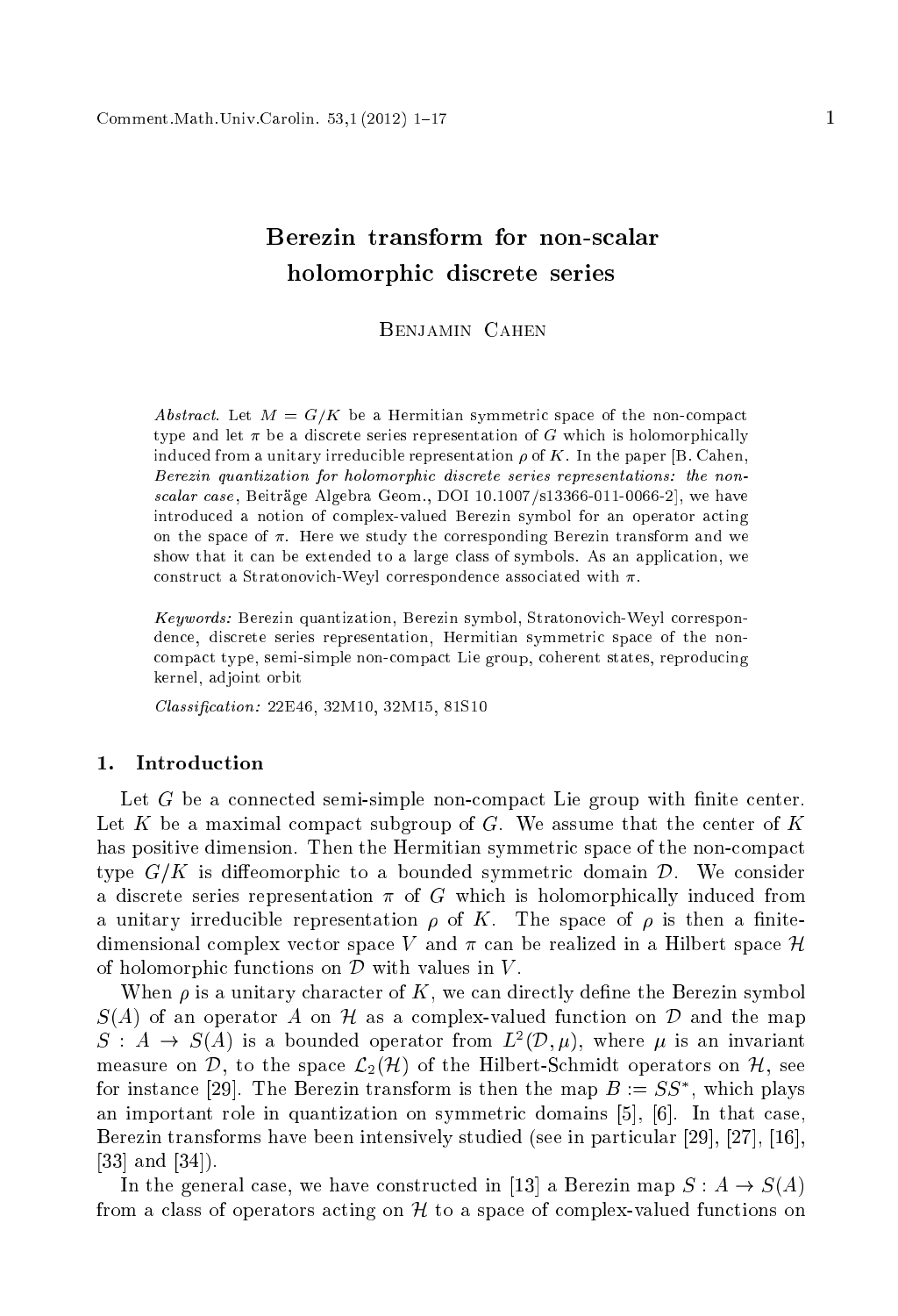, where one of the map state the map stated with the map state or the map  $\mu$  . The map  $\mu$ has some nice properties (symmetry, covariance ...) and then can be considered as the natural generalization of the Berezin calculus to the non-scalar case.

In the present paper, we introduce and study the Berezin transform  $B$  corresponding to the map  $S$ . In particular, we show that  $B$  extends to a bounded operator a
ting on a spa
e of square-integrable fun
tions on G=K-o (Proposition 5.2). This generalizes some well-known results on the usual Berezin transform, see for instance [29, 1.19]. Moreover, we study the functions  $S(d\pi(X_1X_2\cdots X_n))$  for  $X_1, X_2, \ldots, X_q$  in the Lie algebra of G and we prove that B can be also extended to these functions, generalizing the results of  $[12]$ . As an application, we construct a Stratonovich-Weyl correspondence associated with  $\pi$  (see Section 7 for a precise definition).

This paper is organized as follows. In Section 2, we introduce some notation on Hermitian symmetric spaces and holomorphic discrete series. In Section 3, we recall the results of  $[13]$  about the construction of the map S and its properties. In Section 4, we introduce the Berezin transform  $B$  and we show that  $B$  is an integral operator. The Se
tions 5 and 6 are devoted to the study and the extension of  $B$ . Our main results are then Proposition 5.2 ( $L$  -extension of  $D$ ) and Proposition 6.5 (extension of  $B$  to the symbols of some differential operators). Finally, in Section 7, we construct a Stratonovich-Weyl correspondence associated with  $\pi$ .

### 2. Preliminaries

In this section, we introduce the notation and we collect some facts on Hermitian symmetric spaces of the non-compact type and holomorphic discrete series representations. Our main references are  $[21,$  Chapter VIII,  $[26,$  Chapter XII, [23, Chapter 6],  $[17]$  and  $[31]$ .

Let  $G$  be a connected semi-simple non-compact real Lie group with finite center and let K be a maximal compact subgroup of  $G$ . We assume that the center of the Lie algebra of K is non-trivial. Then the homogeneous space  $G/K$  is a Hermitian symmetric space of the non-compact type.

Let  $\mathfrak g$  and  $\mathfrak t$  be the Lie algebras of G and  $K$ , respectively. Let  $\mathfrak g^*$  and  $\mathfrak t^*$  be the complexincations of  $\frak g$  and  $\frak r$  and  $\frak g$  ,  $K^+$  the corresponding complex Lie groups containing G and  $K$ , respectively. We denote by  $\rho$  the Killing form of  $\mathfrak g$  , that is,  $p(\Lambda, Y) = \text{if}(\text{ad }\Lambda \text{ ad }Y)$  for  $\Lambda, Y \in \mathfrak{g}$  . Let p be the ortho-complement of  $\mathfrak{t}$  in  $\mathfrak{g}$ with respect to  $\beta$ . Then  $\mathfrak{g} = \mathfrak{k} \oplus \mathfrak{p}$  is a Cartan decomposition of  $\mathfrak{g}$ .

We fix a Cartan subalgebra  $\mathfrak h$  of  $\mathfrak k$ . Then  $\mathfrak h$  is also a Cartan subalgebra of  $\mathfrak g$ . We denote by  $\frak y$  the complexincation of  $\frak y$ . Let  $\Delta$  be the root system of  $\frak g$  relative to  $\mathfrak{h}^c$  and let  $\mathfrak{g}^c = \mathfrak{h}^c \oplus \sum_{\alpha \in \Delta} \mathfrak{g}_\alpha$  be the root space decomposition of  $\mathfrak{g}^c$ . Then we have the direct decompositions  $\mathfrak{k}^c = \mathfrak{h}^c \oplus \sum_{\alpha \in \Delta_c} \mathfrak{g}_{\alpha}$  and  $\mathfrak{p}^c = \sum_{\alpha \in \Delta_n} \mathfrak{g}_{\alpha}$ where  $p^c$  denotes the complexification of p and  $\Delta_c$  (resp.  $\Delta_n$ ) denotes the set of compact (resp. non-compact) roots. We choose an ordering on  $\Delta$  as in [21, p. 384 and we denote by  $\Delta$ ,  $\Delta_c$  and  $\Delta_n$  the corresponding sets of positive roots, positive compact roots and positive non-compact roots, respectively. We set  $\mathfrak{p}^+ = \sum_{\alpha \in \Delta_+^+} \mathfrak{g}_{\alpha}$  and  $\mathfrak{p}^- = \sum_{\alpha \in \Delta_+^+} \mathfrak{g}_{-\alpha}$ . Then we have  $[\mathfrak{k}^c, \mathfrak{p}^{\pm}] \subset \mathfrak{p}^{\pm}$  and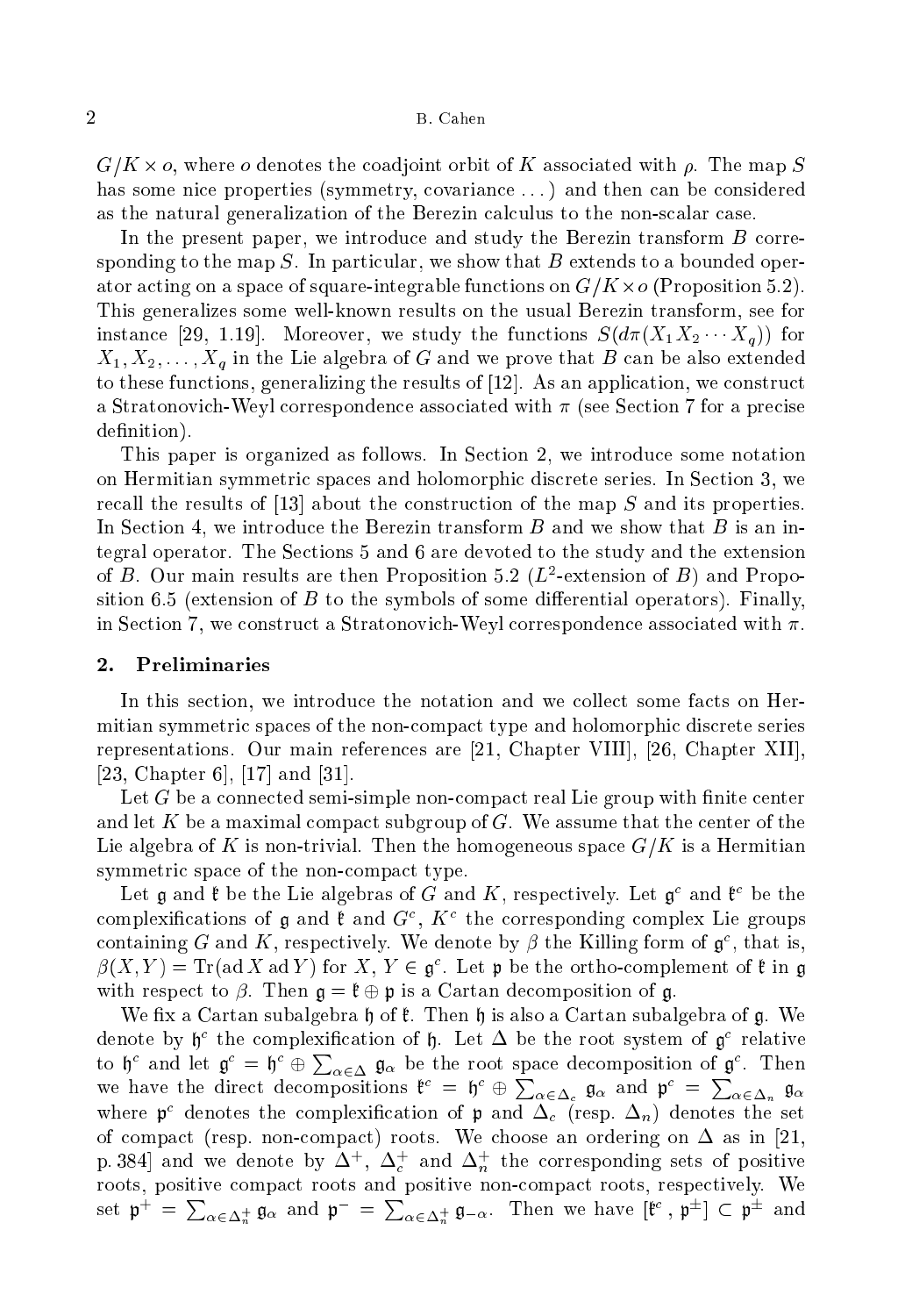$\mathfrak p$  and  $\mathfrak p$  are abelian subalgebras [21, Proposition 7.2]. Since  $[\mathfrak p,\mathfrak p]\subset \mathfrak r$ , we also have p,  $p + \text{ } t^2$ , we denote by P + and P + the analytic subgroups of G + with Lie algebras p and p, respectively.

For each  $\mu \in (\mathfrak{g})$ , we denote by  $\pi_{\mu}$  the element of  $\mathfrak{g}$  satisfying  $\rho(\pi, \pi_{\mu})$  =  $\mu(H)$  for all  $H$   $\in$   $\mathfrak{g}$  . Note that if  $\mu$  is real-valued on  $\imath\mathfrak{g}$  then  $\imath H_{\mu}$   $\in$   $\mathfrak{g}$  . For  $\mu, \nu \in (\mathfrak{g}^*)$ , we set  $(\mu, \nu) := \rho(H_{\mu}, H_{\nu}).$ 

Let  $\sigma$  denote the conjugation induced by the real form  $\mathfrak g$  of  $\mathfrak g^+$ . For  $X \in \mathfrak g^-.$ we set  $\Lambda = -\sigma(\Lambda)$ . We denote by  $g \to g$  the involutive anti-automorphism of G  $_0$  which is obtained by exponentiating  $A \rightarrow A$  to G  $_0$ . Recall that the multiplication map  $(z, \kappa, y) \rightarrow z \kappa y$  is a diffeomorphism from  $P \rightarrow x \; K \rightarrow F$ onto an open submanifold of G containing G  $|21,$  Lemma 7.9 $|$ . Following  $|20,$  $p_1$  4971, we introduce the projections (  $\colon$  P  $\Lambda$  P  $\to$  P  $\to$  F  $\ldots$  R  $\ldots$   $\to$   $\to$  $K^+$  and  $\eta$  :  $P^+ K^+ P^- \to P$  . Then the map  $qK \to \log(q)$  from  $G/K$  to  $\mathfrak p$  -induces a diffeomorphism from G/A onto a bounded domain  $D\subset \mathfrak p$  - [21, p. 392. The natural action of G on  $G/K$  corresponds to the action of G on  $\mathcal{L}$  and a sure on  $\mathcal{L}$  and  $\mathcal{L}$  is defined on D is d(Z)  $\mathcal{L}$  is d(Z)  $\mathcal{L}$  is d(Z)  $\mathcal{L}$  is d(Z)  $\mathcal{L}$  is d(Z)  $\mathcal{L}$  is d(Z)  $\mathcal{L}$  is d(Z)  $\mathcal{L}$  is d(Z)  $\mathcal{L}$  is d(Z)  $\mathcal{L}$  is d(Z)  $\chi_0(\kappa)$  (exp  $\chi_1$ )  $\mu$  $\mu$ <sub>L</sub>( $\chi$ ) where  $\chi_0$  is the character on  $K^-$  defined by  $\chi_0(\kappa)$  =  $Det_{n+}(\text{Ad }k)$  and  $d\mu_L(Z)$  is a Lebesgue measure on  $\mathcal{D}$  [26, p. 538].

Note that by fixing an Iwasawa decomposition  $G = NAK$ , we get a smooth see tion Gallery and Gallery seems the smooth seems and seems the set of  $\mathcal{Y}_1$ that is, we have going to a set  $\Xi$  .

Now, let  $(\rho, V)$  be a unitary irreducible representation of K with highest weight  $\lambda$  (relative to  $\Delta_c$  ). We also denote by  $\rho$  the extension of  $\rho$  to  $K^+$ . Let  $H$  be the Hilbert space of all holomorphic functions on  $\mathcal D$  with values in V such that

$$
||f||^2 := \int_{\mathcal{D}} \langle K(Z, Z)^{-1} f(Z), f(Z) \rangle_V d\mu(Z) < +\infty
$$

where  $K(Z, W) := \rho(K(\exp W - \exp Z))$  for  $Z, W \in \mathcal{D}$ .

For  $g \in G$  and  $Z \in \mathcal{D}$ , we set  $J(g, Z) := \rho(\kappa(g \exp Z)).$ 

**Proposition 2.1** ([26, p. 542], [17]). The space  $\mathcal{H}$  is non-zero if and only if  $(\lambda + \delta, \alpha) < 0$  for each non-compact positive root  $\alpha$ , where  $\delta$  stands for half of the sum of the positive roots. In that ase, <sup>H</sup> ontains all V -valued polynomials. Moreover, the a
tion of G on <sup>H</sup> dened by

$$
\pi(g)f(Z) = J(g^{-1}, Z)^{-1} f(g^{-1} \cdot Z)
$$

is a unitary interventation of G which contains the holomorphic propriety of G which contains the holomorphic p dis
rete series of G.

In the rest of the paper, we assume that the condition of the preceding proposition is fulfilled.

The evaluation maps KZ : <sup>H</sup> ! <sup>V</sup> , <sup>f</sup> ! <sup>f</sup> (Z) are ontinuous [26, p. 539℄. The generalized coherent states of  $\pi$  are the maps  $E_Z = K_Z : V \to \pi$  defined by **Z** has a contract  $\mathcal{L}$  , we have a contract  $\mathcal{L}$  . We are the  $\mathcal{L}$  -regular  $\mathcal{L}$  . We are the  $\mathcal{L}$ 

We have the following result, see  $[26, p. 540]$  and  $[17]$ .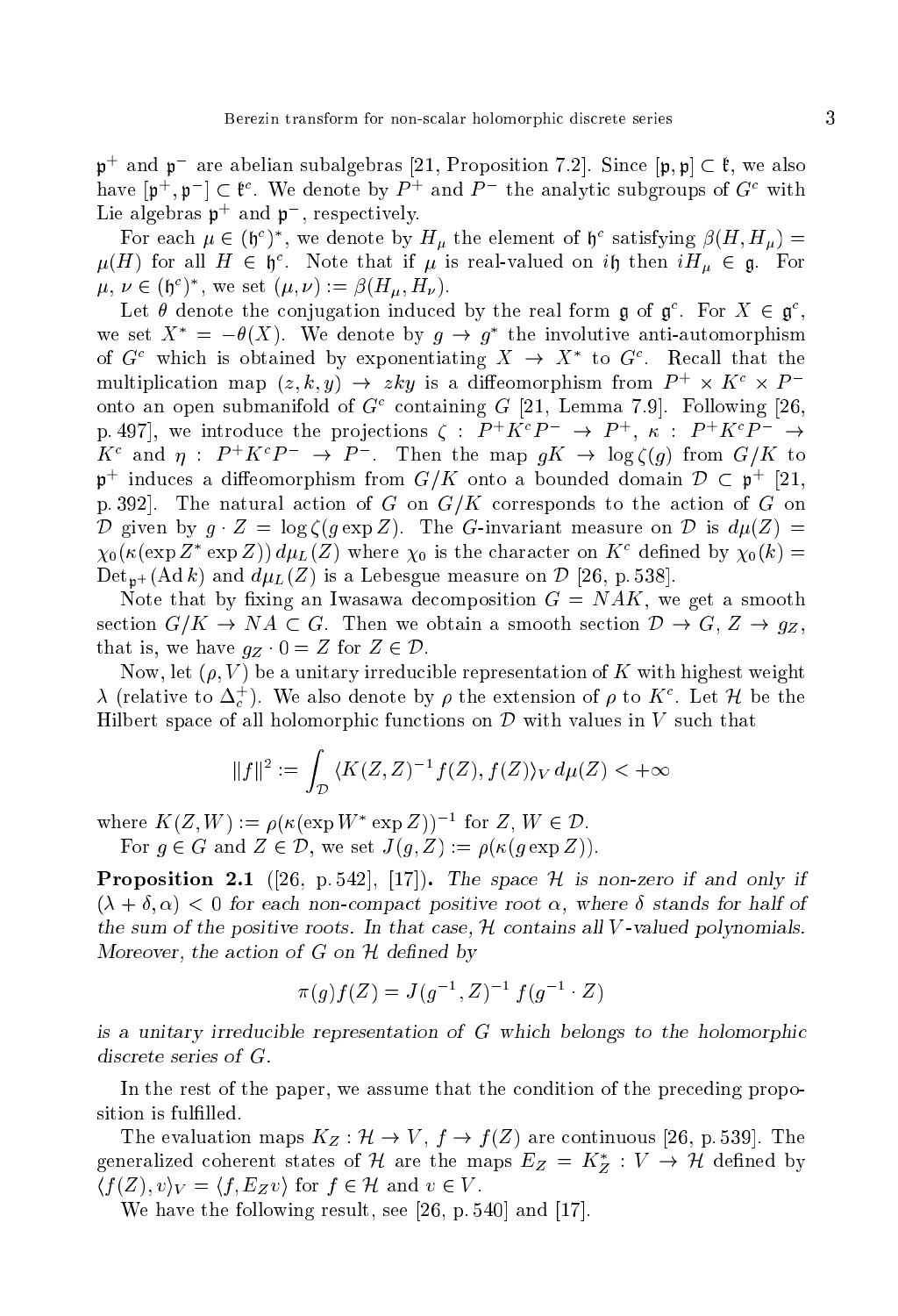**Proposition 2.2.** (1) There exists a constant  $c_{\rho} > 0$  such that  $E_Z E_W =$  $c_{\rho}K(Z,W)$  for each  $Z, W \in \mathcal{D}$ .

(2) For  $g \in G$  and  $Z \in D$ , we have  $E_g$ ,  $Z = \pi(g)E_Z J(g, Z)$ .

### 3. Berezin symbols

In this section, we first introduce the Berezin calculus associated with  $\rho$ , see  $[4]$ ,  $[32]$  and  $[9]$ .

Let  $\lambda \in \mathfrak{h}^+$  be the highest weight of  $\rho$  relative to  $\Delta_c$  . Let  $\varphi_0 \in \mathfrak{h}$  be such that  $\lambda(H) = i\beta(\varphi_0, H)$  for each  $H \in \mathfrak{h}$ , that is,  $\varphi_0 = -iH_\lambda$ . In the rest of the paper, we assume that  $\varphi_0$  is regular in the sense that  $\alpha(\varphi_0) \neq 0$  for each  $\alpha \in \Delta$ . Then the orbit  $o(\varphi_0)$  of  $\varphi_0$  under the adjoint action of K is said to be associated with  $\rho$  [8], [32].

Note that a complex structure on  $o(\varphi_0)$  is then defined by the diffeomorphism  $o(\varphi_0) \simeq K/H \simeq K^{\circ}/H^{\circ}/N$  where N is the analytic subgroup of  $K^{\circ}$  with Lie algebra  $\sum_{\alpha \in \Delta_{\alpha}^+} \mathfrak{g}_{\alpha}$ .

Without loss of generality, we an assume that V is a spa
e of holomorphi functions on  $o(\varphi_0)$  as in [9]. Since V is finite-dimensional, for each  $\varphi \in o(\varphi_0)$  there exists a unique function  $e_{\varphi} \in V$  (called a coherent state) such that  $a(\varphi) = \langle a, e_{\varphi} \rangle_V$ for each  $a \in V$ . The Berezin calculus on  $o(\varphi_0)$  associates with each operator B on V the complex-valued function  $s(B)$  on  $o(\varphi_0)$  defined by

$$
s(B)(\varphi) = \frac{\langle Be_{\varphi}, e_{\varphi} \rangle_V}{\langle e_{\varphi}, e_{\varphi} \rangle_V}
$$

which is called the symbol of  $B$ .

The following properties of the Berezin calculus can be found in [14], [4] and [9].

**Proposition 3.1.** (1) The map  $B \to s(B)$  is injective.

(2) for each operator B on V, we have  $s(B) = s(B)$ .

(3) For  $\varphi \in o(\varphi_0)$ ,  $k \in K$  and  $B \in End(V)$ , we have

$$
s(B)(\mathrm{Ad}(k)\varphi) = s(\rho(k)^{-1}B\rho(k))(\varphi).
$$

(4) For  $U \in \mathfrak{k}$  and  $\varphi \in o(\varphi_0)$ , we have  $s(d\rho(U))(\varphi) = i\beta(\varphi, U)$ .

Now, in order to define the Berezin symbol  $S(A)$  of an operator A on H, we first define the pre-symbol  $S_0(A)$  of A as a End(V)-valued function on D.

Let  $H^-$  be the subspace of  $H$  generated by the functions  $EZv$  for  $Z \in D$  and  $v \in V$ . Clearly,  $\pi$  is a defise subspace of  $\pi$ . Let C be the space consisting of an operators A on  $\pi$  such that the domain of A contains  $\pi^+$  and the domain of A also contains  $H^+$  for  $Z \in \mathcal{D}$ , we denote  $n_Z := \kappa (g_Z) \in K^+$  we define the pre-symbol  $S_0(A)$  of  $A \in \mathcal{C}$  by

$$
S_0(A)(Z) = c_{\rho}^{-1} \rho (h_Z^{-1}) E_Z^* A E_Z \rho (h_Z^{-1})^*
$$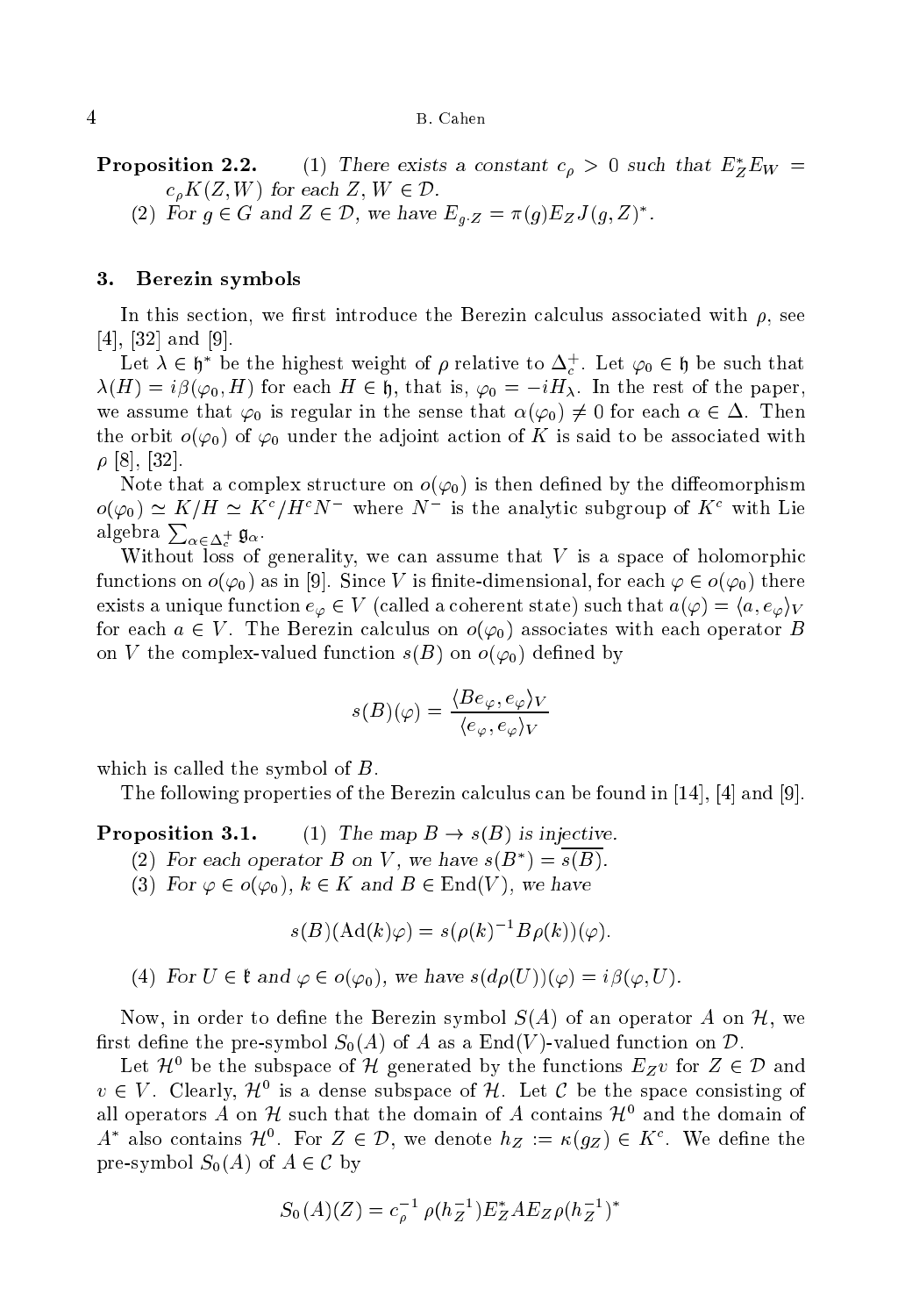and the Berezin symbol  $S(A)$  of A is then defined as the complex-valued function on  $\nu \times o(\varphi_0)$  given by

$$
S(A)(Z, \varphi) = s(S_0(A)(Z))(\varphi).
$$

In [13], we proved the following properties of  $S$ .

Proposition 3.2. (1) The map A ! S(A) is inje
tive on C.

- (2) For each  $A \in C$ , we have  $S(A) = S(A)$ .
- (3) We have  $S(I) = 1$ .
- (4) For each  $A \in \mathcal{C}$ ,  $g \in G$ ,  $Z \in \mathcal{D}$  and  $\varphi \in o(\varphi_0)$ , we have

$$
S(A)(g \cdot Z, \varphi) = S(\pi(g)^{-1} A \pi(g))(Z, \mathrm{Ad}(k(g, Z))\varphi)
$$

where  $\kappa(g, \angle) := n_Z^- \kappa(g \exp \angle) - n_g^- Z$  is an element of  $K$ . (5) For each  $X \in \mathfrak{g}^c$ ,  $\overline{Z} \in \mathcal{D}$  and  $\varphi \in o(\varphi_0)$ , we have

$$
S(d\pi(X))(Z,\varphi) = i\beta(\mathrm{Ad}(g_Z)\varphi,X).
$$

Let  $\mathcal{O}(\varphi_0)$  be the orbit of  $\varphi_0$  under the adjoint action of G on g. In [13], we have also proved that the map  $\Psi: D \times o(\varphi_0) \to O(\varphi_0)$  defined by  $\Psi(Z,\varphi) = \mathrm{Ad}(g_Z) \varphi$ is a diffeomorphism such that

(3.1) 
$$
\text{Ad}(g) \Psi(Z, \varphi) = \Psi(g \cdot Z, \text{Ad}(k(g, Z)))^{-1} \varphi)
$$

for  $g \in G$ ,  $Z \in \mathcal{D}$  and  $\varphi \in o(\varphi_0)$ .

We fix a K-invariant measure  $\nu$  on  $o(\varphi_0)$  normalized as in [9, Section 2]. Then the measure  $\mu := \mu \otimes \nu$  on  $\nu \times o(\varphi_0)$  is invariant under the action of G on  $D \times o(\varphi_0)$  given by  $g \cdot (Z, \varphi) := (g \cdot Z, \mathrm{Ad}(\kappa(g, Z)))^{-1} \varphi$ ). Moreover, the measure  $\mu_{\mathcal{O}(\varphi_0)} := (\Psi^{-1})^-(\mu)$  is a G-invariant measure on  $\mathcal{O}(\varphi_0)$ .

# 4. The Berezin transform

We denote by  $\mathcal{L}_2(\mathcal{H})$  (respectively  $\mathcal{L}_2(V)$ ) the space of Hilbert-Schmidt operators on  $\mathcal H$  (respectively V) endowed with the Hilbert-Schmidt norm  $\|\cdot\|_2$  defined by  $||A||_2 = \text{Tr}(A\ A)$ . Since *V* is influe-dimensional, we have  $\mathcal{L}_2(V) = \text{End}(V)$ . We denote by  $L^2(D \times o(\varphi_0))$  (respectively  $L^2(D), L^2(o(\varphi_0)))$  the space of functions on  $D \times o(\varphi_0)$  (resp.  $D, o(\varphi_0)$ ) which are square-integrable with respect to the measure  $\mu$  (resp.  $\mu, \nu$ ). We define similarly the spaces  $L^1(D\times o(\varphi_0)),$   $L^\infty(D\times o(\varphi_0)),$ et
.

In  $[11]$ , we proved the following proposition.

**Proposition 4.1.** For each  $\varphi \in o(\varphi_0)$ , let  $p_{\varphi}$  denote the orthogonal projection of v on the line generated by  $e_{\varphi}$ . Then the adjoint s of the operator s:  $\mathcal{L}_2(V) \rightarrow$  $L^-(o(\varphi_0))$  is given by

$$
s^*(a) = \int_{o(\varphi_0)} a(\varphi) p_{\varphi} d\nu(\varphi)
$$

for each  $a \in L^2(\mathcal{O}(\varphi_0))$ .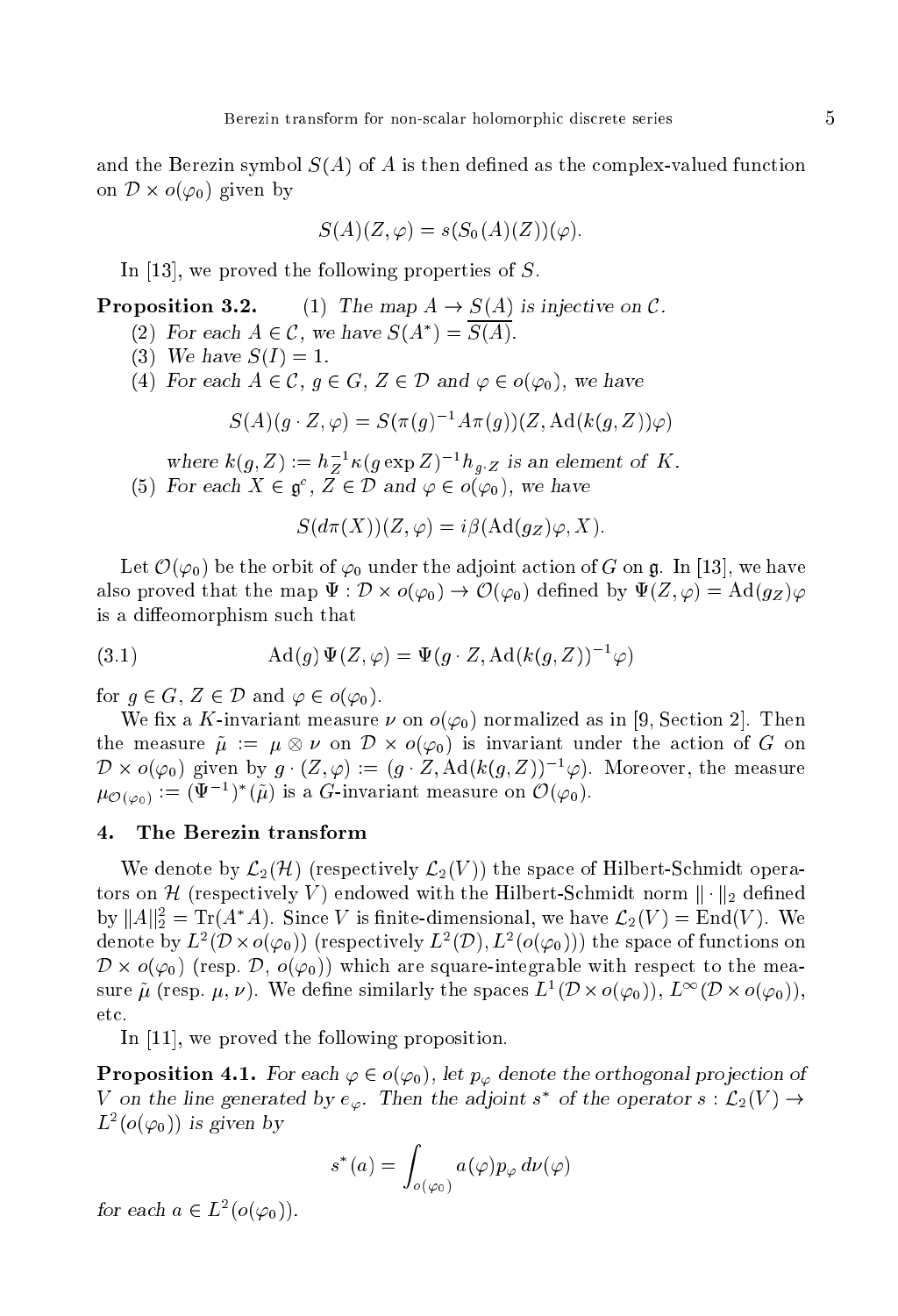Our aim is to obtain a similar result for  $S$ . To this goal, we introduce the operator  $T$  defined by

$$
T(f) = \int_{\mathcal{D} \times o(\varphi_0)} P_{Z,\varphi} f(Z,\varphi) d\mu(Z) d\nu(\varphi)
$$

where  $P_{Z,\varphi} := c_o \cdot E_Z \rho(n_Z \cdot P_{\varphi} \rho(n_Z \cdot) E_Z$ . ..

**Proposition 4.2.** (1)  $P_{Z,\varphi}$  is the orthogonal projection of H on the line generated by  $E_Z \rho(n_Z^-)$  e<sub> $\varphi$ </sub>.

- (2) For each  $A \in \mathcal{L}_2(\mathcal{H})$ , we have  $S(A) \in L^{\infty}(\mathcal{D} \times o(\varphi_0)).$
- (3) For each  $f \in L^1(\mathcal{D} \times o(\varphi_0))$ , we have  $I(f) \in L_2(\mathcal{H})$ .
- (4) For each  $A \in \mathcal{L}_2(\mathcal{H})$ , we have  $\text{Tr}(AP_{Z,\varphi}) = S(A)(Z,\varphi)$ .
- (5) Ine operators  $S : L_2(H) \to L^{\infty}(D \times o(\varphi_0))$  and  $I : L^1(D \times o(\varphi_0)) \to$  $\mathcal{L}_2(\mathcal{H})$  are adjoint in the sense that

$$
\int_{\mathcal{D}\times o(\varphi_0)} S(A)(Z,\varphi)\overline{f(Z,\varphi)}\,d\mu(Z)d\nu(\varphi) = \langle A,T(f)\rangle_2
$$

for each  $A \in L_2(H)$  and  $f \in L^1(\mathcal{D} \times o(\varphi_0))$ .

PROOF: (1) Let  $Z \in \mathcal{D}$ . We can decompose  $yz$  as  $yz = \exp Znzy$  where  $y \in P$ . Then we have  $e = g_Z g_Z = y n_Z \exp z \exp z n_Z y$  where e is the unit element of  $G^c$ . This implies that  $\kappa(\exp Z^* \exp Z)^{-1} = h_Z h_Z^*$ . Therefore, by applying (1) of Proposition 2.2, we obtain

(4.1) 
$$
E_Z^* E_Z = c_\rho \rho (\kappa (\exp Z^* \exp Z))^{-1} = c_\rho \rho (h_Z h_Z^*).
$$

By using this equality, we immediately verify that  $P_{Z,\varphi}^{\perp} = P_{Z,\varphi}$ . Moreover, it is clear that  $P_{Z,\varphi} = P_{Z,\varphi}$ . Then  $P_{Z,\varphi}$  is an orthogonal projection of  $\mathcal{H}$ . Using Equality (4.1) again, we get  $P_{Z,\varphi}E_Z \rho(n_Z^-)^*e_{\varphi} = E_Z \rho(n_Z^-)^*e_{\varphi}$ . Finally, since  $p_{\varphi}$ is a rank one operator, we see that  $P_{Z,\varphi}$  is also a rank one operator, hence the orthogonal projection on the line generated by  $E_Z \rho (n_Z^-)^\top e_\varphi$  .

(2) Let  $A \in \mathcal{L}_2(\mathcal{H})$ . We have

$$
||S_0(A)(Z)||_2 \leq c_{\rho}^{-1} ||\rho(h_Z^{-1}) E_Z^*||_{op} ||A||_2 ||E_Z \rho(h_Z^{-1})^*||_{op}.
$$

Sin
e

$$
\|\rho(h_Z^{-1})E_Z^*\|_{\text{op}}\|E_Z\rho(h_Z^{-1})^*\|_{\text{op}} = \|\rho(h_Z^{-1})E_Z^*E_Z\rho(h_Z^{-1})^*\|_{\text{op}} = \|c_\rho\mathrm{id}_V\|_{\text{op}} = c_\rho,
$$

we get  $||S_0(A)(Z)||_2 \leq ||A||_2$ . Then we have

$$
|S(A)(Z,\varphi)| \leq ||S_0(A)(Z)||_{op} \leq ||S_0(A)(Z)||_2 \leq ||A||_2.
$$

Hence  $S(A) \in L^{\infty}(D \times o(\varphi_0)).$ 

(3) Let  $f \in L^1(\mathcal{D} \times o(\varphi_0))$ . Since  $||P_{Z,\varphi}||_2 = 1$ , we see that  $I(f)$  is well-defined as a Bochner integral and that  $||T(f)||_2 \leq ||f||_1$ .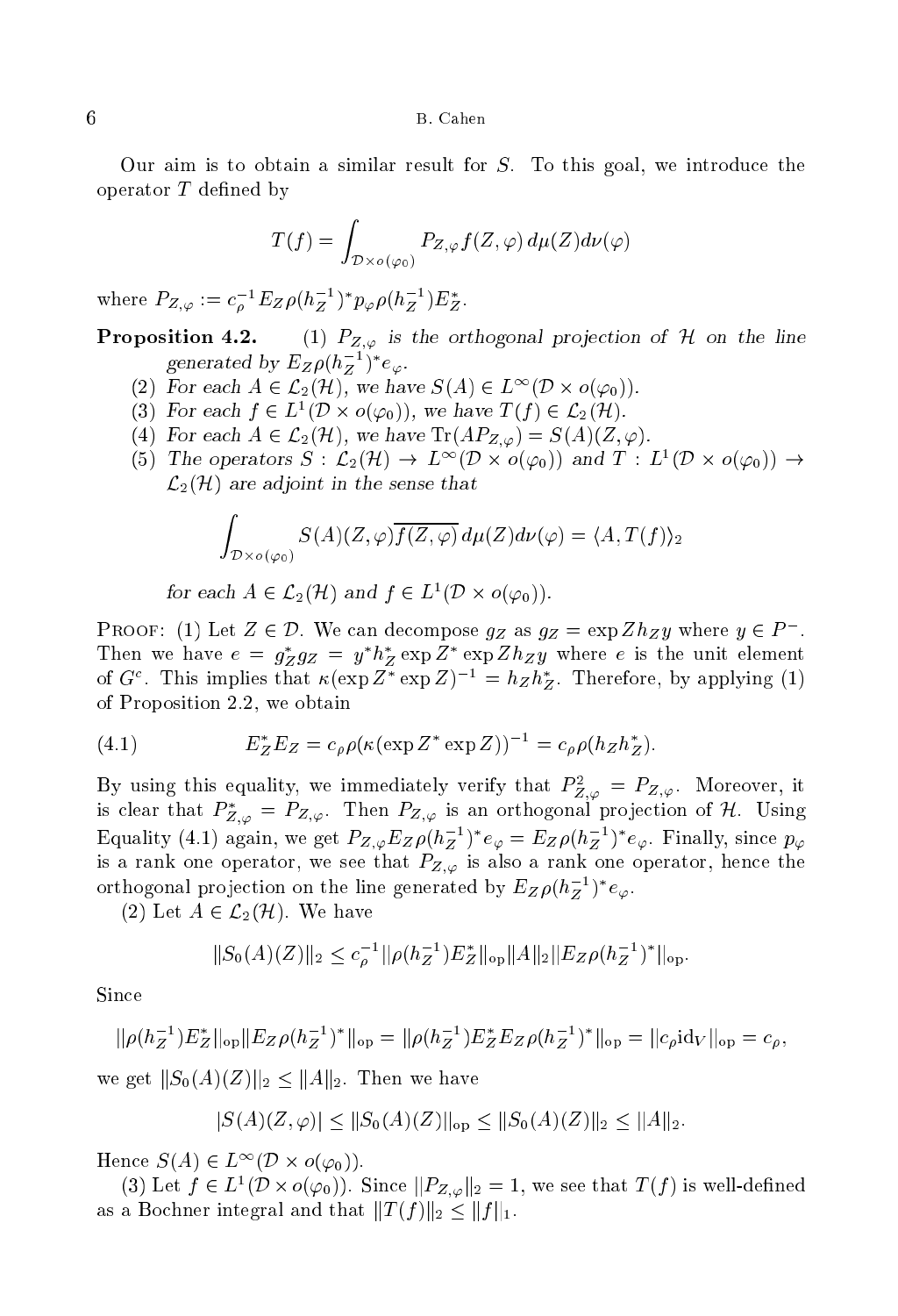(4) Let  $A \in \mathcal{L}_2(\mathcal{H})$ . Recall that  $P_{Z,\varphi}$  is the orthogonal projection on the line generated by  $E_Z \rho(n_Z^-)$  (  $e_{\varphi}$  ). Then, by considering an orthonormal basis  $(h_k)_{k\geq 1}$ of H such that  $h_1 = ||E_Z \rho (h_Z^{-1})^* e_{\varphi}||_2^{-1} E_Z \rho (h_Z^{-1})^* e_{\varphi}$ , we get

$$
\operatorname{Tr}(AP_{Z,\varphi}) = \frac{\langle AE_Z \rho(h_Z^{-1})^* e_{\varphi}, E_Z \rho(h_Z^{-1})^* e_{\varphi} \rangle}{\langle E_Z \rho(h_Z^{-1})^* e_{\varphi}, E_Z \rho(h_Z^{-1})^* e_{\varphi} \rangle}.
$$

Thus, sin
e we have

 $\langle E_Z \rho(n_Z^-)^\top e_\varphi, E_Z \rho(n_Z^-)^\top e_\varphi \rangle = \langle \rho(n_Z^-) E_Z E_Z \rho(n_Z^-)^\top e_\varphi, e_\varphi \rangle_V = c_\rho \langle e_\varphi, e_\varphi \rangle_V,$ 

we find

$$
\operatorname{Tr}(AP_{Z,\varphi}) = c_{\rho}^{-1} \frac{\langle \rho(h_Z^{-1}) E_Z^* A E_Z \rho(h_Z^{-1})^* e_{\varphi}, e_{\varphi} \rangle_V}{\langle e_{\varphi}, e_{\varphi} \rangle_V}
$$
  
=  $s(S_0(A)(Z))(\varphi) = S(A)(Z, \varphi).$ 

(5) This is an immediate onsequen
e of (4).

Now, we can consider the Berezin transform  $B := ST$  as an operator from  $L^{1}(D\times o(\varphi_{0}))$  to  $L^{\infty}(D\times o(\varphi_{0})).$  The following proposition shows that  $B$  can be expressed as an integral operator.

**Proposition 4.3.** For each  $f \in L^1(D \times o(\varphi_0))$ , we have

$$
B(f)(Z,\psi) = \int_{\mathcal{D}\times o(\varphi_0)} k(Z,W,\psi,\varphi) f(W,\varphi) d\mu(W) d\nu(\varphi)
$$

$$
k(Z, W, \psi, \varphi) := \frac{|\langle \rho(\kappa(g_Z^{-1}g_W))^{-1} e_{\psi}, e_{\varphi} \rangle_V|^2}{\langle e_{\varphi}, e_{\varphi} \rangle_V \langle e_{\psi}, e_{\psi} \rangle_V}
$$

**PROOF:** We begin with the following remark. Let  $Z, W \in \mathcal{D}$ . We can write  $g_Z = \exp Z n_Z y$  and  $g_W = \exp W n_W y$  where  $y, y \in P$ . Then we have

$$
\exp W^* \exp Z = h_W^{*-1} y'^{*-1} g_W^* g_Z y^{-1} h_Z^{-1}
$$

Hence we get  $\kappa(\exp W \cdot \exp Z) = h_W \cdot \kappa(g_W^T g_Z) h_Z^T$ . Using this equality, we see that

$$
\rho(h_Z^{-1})E_Z^* E_W \rho(h_W^{-1})^* = c_\rho \rho(h_Z^{-1}) \rho(\kappa(\exp W^* \exp Z))^{-1} \rho(h_W^{-1})^*
$$
  
=  $c_\rho \rho(\kappa(g_W^* g_Z))^{-1}$ .

Now, let  $J \in L^1(D \times o(\varphi_0))$ . We have

$$
S_0(T(f))(Z) = c_\rho^{-1} \rho(h_Z^{-1}) E_Z^* T(f) E_Z \rho(h_Z^{-1})^*
$$
  
=  $c_\rho^{-2} \int_{\mathcal{D} \times o(\varphi_0)} \rho(h_Z^{-1}) E_Z^* E_W \rho(h_W^{-1})^* p_\varphi \rho(h_W^{-1}) E_W^* E_Z \rho(h_Z^{-1})^* f(W, \varphi) d\mu(W) d\nu(\varphi).$ 

П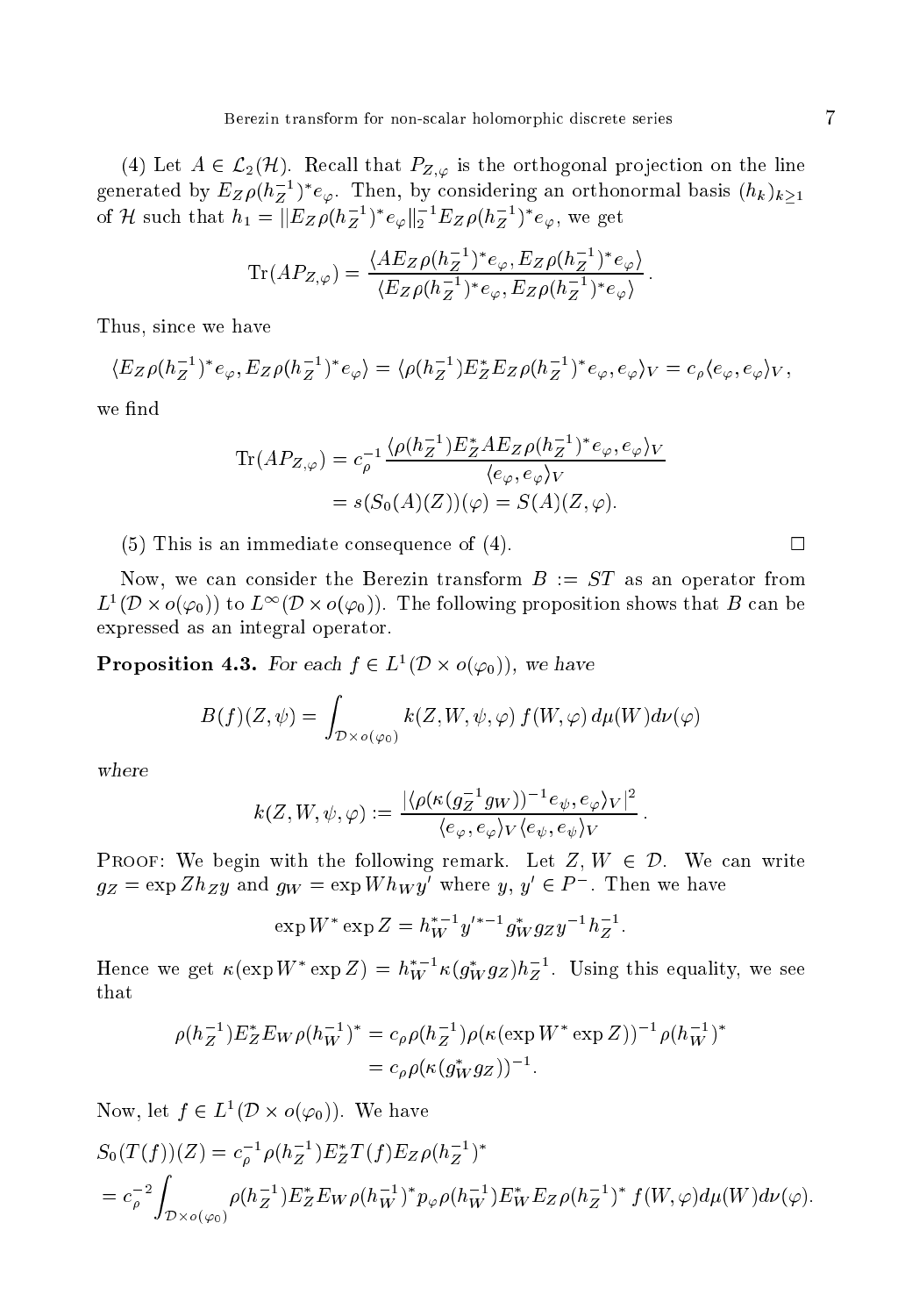By the pre
eding remark, we get

$$
S_0(T(f))(Z) = \int_{\mathcal{D}\times o(\varphi_0)} \rho(\kappa(g_W^*g_Z))^{-1} p_\varphi \rho(\kappa(g_W^*g_Z)^{-1})^* f(W, \varphi) d\mu(W) d\nu(\varphi).
$$

Now we aim to compute  $S(T(f))(Z,\psi) = s(S_0(T(f))(Z))(\psi)$ . We note that, putting  $\mu := \kappa(g_Z g_W)$ , we have

$$
s(\rho(h^{-1})^* p_\varphi \rho(h^{-1}))(\psi) = \frac{\langle \rho(h^{-1})^* p_\varphi \rho(h^{-1}) e_\psi, e_\psi \rangle_V}{\langle e_\psi, e_\psi \rangle_V}
$$
  

$$
= \frac{\langle p_\varphi \rho(h^{-1}) e_\psi, \rho(h^{-1}) e_\psi \rangle_V}{\langle e_\psi, e_\psi \rangle_V}
$$
  

$$
= \frac{|\langle \rho(h^{-1}) e_\psi, e_\varphi \rangle_V|^2}{\langle e_\psi, e_\psi \rangle_V \langle e_\varphi, e_\varphi \rangle_V}
$$

since

$$
p_{\varphi}\rho(h^{-1})e_{\psi} = \frac{\langle \rho(h^{-1})e_{\psi}, e_{\varphi} \rangle_{V}}{\langle e_{\varphi}, e_{\varphi} \rangle_{V}}e_{\varphi}.
$$

Finally, we obtain

$$
s(S_0(T(f))(Z))(\psi) = \int_{\mathcal{D}\times o(\varphi_0)} \frac{|\langle \rho(h^{-1})e_{\psi}, e_{\varphi} \rangle_V|^2}{\langle e_{\psi}, e_{\psi} \rangle_V \langle e_{\varphi}, e_{\varphi} \rangle_V} f(W, \varphi) d\mu(W) d\nu(\varphi)
$$

#### $\ddot{\bm{\theta}}$ . Extension of the Berezin transform to  $L$ -spaces

In this section, we show that the Berezin transform  $B := ST$  can be extended to the space  $L^2(D \times o(\varphi_0))$ . We retain the notation from Section 4. The first step is to show that the integral

$$
I(Z,\psi) := \int_{\mathcal{D}\times o(\varphi_0)} k(Z,W,\psi,\varphi) d\mu(W) d\nu(\varphi)
$$

is finite for each  $(Z, \psi) \in D \times o(\varphi_0)$ . More precisely, we have the following result.

**Lemma 5.1.** For each  $(Z, \psi) \in D \times o(\varphi_0)$ , we have  $I(Z, \psi) = c_{\rho}$ .

PROOF: First recall that for  $a \in V$  we have

$$
\int_{o(\varphi_0)} |\langle a, e_{\varphi} \rangle_V|^2 ||e_{\varphi}||_V^2 d\nu(\varphi) = ||a||_V^2
$$

(see [9]). Then

$$
I(Z, \psi) = \frac{1}{\|e_{\psi}\|_{V}^{2}} \int_{\mathcal{D}} \|\rho(\kappa(g_{Z}^{-1}g_{W}))^{-1} e_{\psi}\|_{V}^{2} d\mu(W).
$$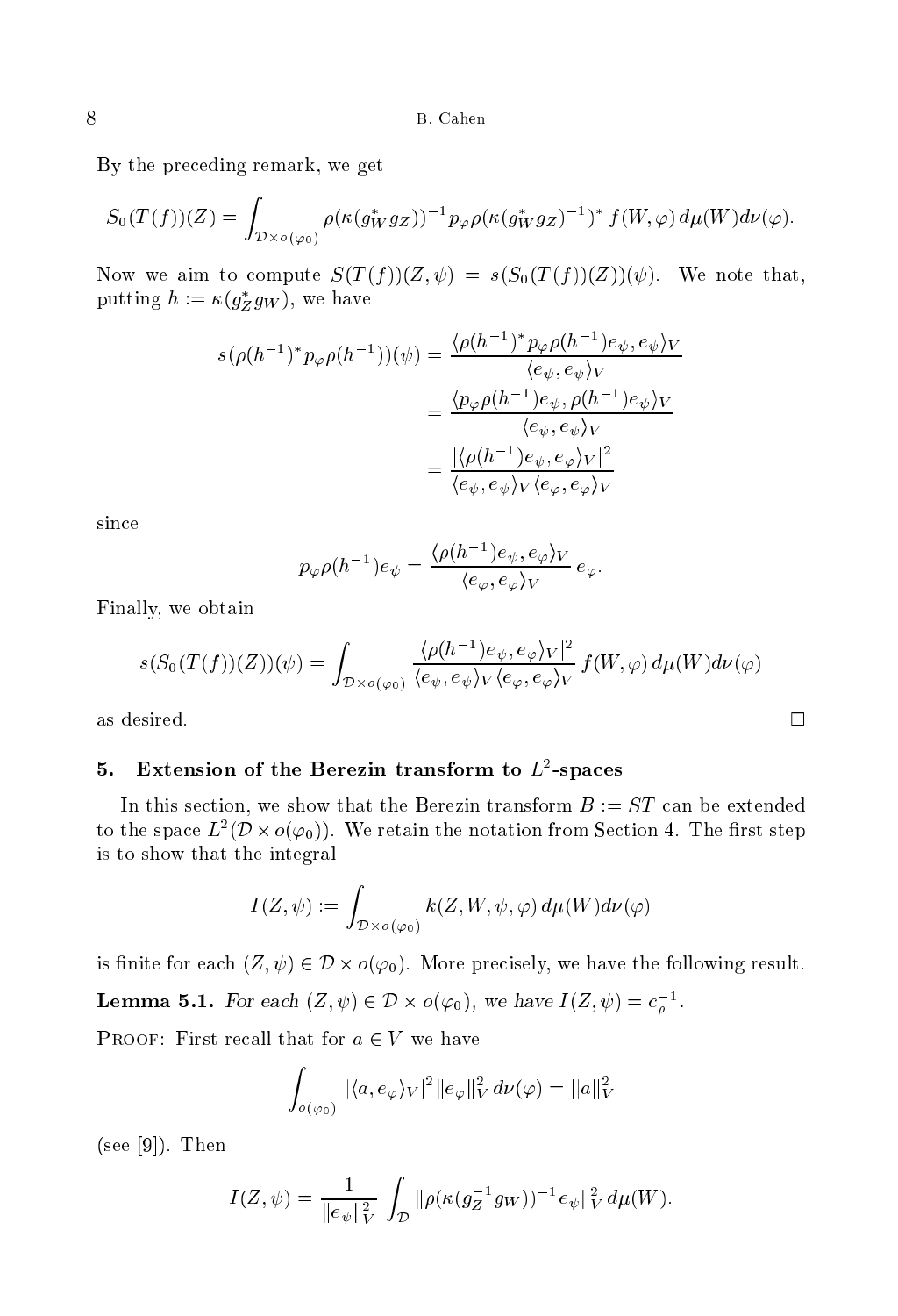Now we perform the hange of variables W ! gZ <sup>W</sup> in this integral. Remark that, since  $(g_Z g_W)$   $g_{g_Z W}$   $\upsilon = \upsilon$ , we have  $(g_Z g_W)$   $g_{g_Z W} \in K^{\perp}$   $\upsilon$  if  $\upsilon = K$ . Denoting this element by k, we get  $\kappa(g_Z/g_{g_Z \cdot W}) = \kappa(g_W \kappa) = n_W \kappa$ . Then

$$
\|\rho(\kappa(g_Z^{-1}g_{gz} \cdot w))^{-1}e_{\psi}\|_V = \|\rho(k^{-1}h_W^{-1})e_{\psi}\|_V = \|\rho(h_W)^{-1}e_{\psi}\|_V.
$$

Hen
e we obtain

$$
I(Z, \psi) = \frac{1}{\|e_{\psi}\|_{V}^{2}} \int_{\mathcal{D}} \|\rho(h_{W})^{-1} e_{\psi}\|_{V}^{2} d\mu(W)
$$
  
= 
$$
\frac{1}{\|e_{\psi}\|_{V}^{2}} \int_{\mathcal{D}} \langle K(W, W)^{-1} e_{\psi}, e_{\psi} \rangle_{V} d\mu(W)
$$

since we have  $\rho(n_W n_W) = K(w, w)$  by Equality (4.1).

On the other hand, recall the reproducing property

$$
\langle f(Z), v \rangle_V = \langle f, E_Z v \rangle = \int_{\mathcal{D}} \langle K(W, W)^{-1} f(W), (E_Z v)(W) \rangle_V d\mu(W).
$$

Applying this equality to the constant function  $f(W) = v$  and evaluating at  $Z=0$ , we get

$$
||v||_V^2 = \int_{\mathcal{D}} \langle K(W, W)^{-1} v, (E_0 v)(W) \rangle_V d\mu(W).
$$

Since we have  $(E_0v)(W) = E_W E_0v = c_{\rho}v$ , we obtain

$$
||v||_V^2 = c_\rho \int_{\mathcal{D}} \langle K(W, W)^{-1}v, v \rangle_V d\mu(W).
$$

Finally, applying this equality to  $v = e_{\psi}$ , we obtain  $I(Z, \psi) = c_{\rho}$ .

**Proposition 5.2.** (1) The map  $B := ST$  can be extended to a bounded operator of  $L^2(\nu \times o(\varphi_0))$  and we have  $||B||_{op} \leq C_{\rho}$ .

(2) T extends to a bounded operator from  $L^2(D \times o(\varphi_0))$  to  $\mathcal{L}_2(\mathcal{H})$ , S extends to a bounded operator from  $\mathcal{L}_2(H)$  to  $L^2(D\times o(\varphi_0))$  and these operators are a not each communication to each communication

PROOF: (1) Let  $f \in L^1(D \times o(\varphi_0)) \cap L^2(D \times o(\varphi_0))$ . Then, using Lemma 5.1 and the Cau
hy-S
hwarz inequality, we have

$$
|B(f)(Z, \psi)|^2
$$
  
\n
$$
\leq \int_{\mathcal{D}\times o(\varphi_0)} k(Z, W, \psi, \varphi) d\mu(W) d\nu(\varphi)
$$
  
\n
$$
\times \int_{\mathcal{D}\times o(\varphi_0)} k(Z, W, \psi, \varphi) |f(W, \varphi)|^2 d\mu(W) d\nu(\varphi)
$$
  
\n
$$
\leq c_{\rho}^{-1} \int_{\mathcal{D}\times o(\varphi_0)} k(Z, W, \psi, \varphi) |f(W, \varphi)|^2 d\mu(W) d\nu(\varphi).
$$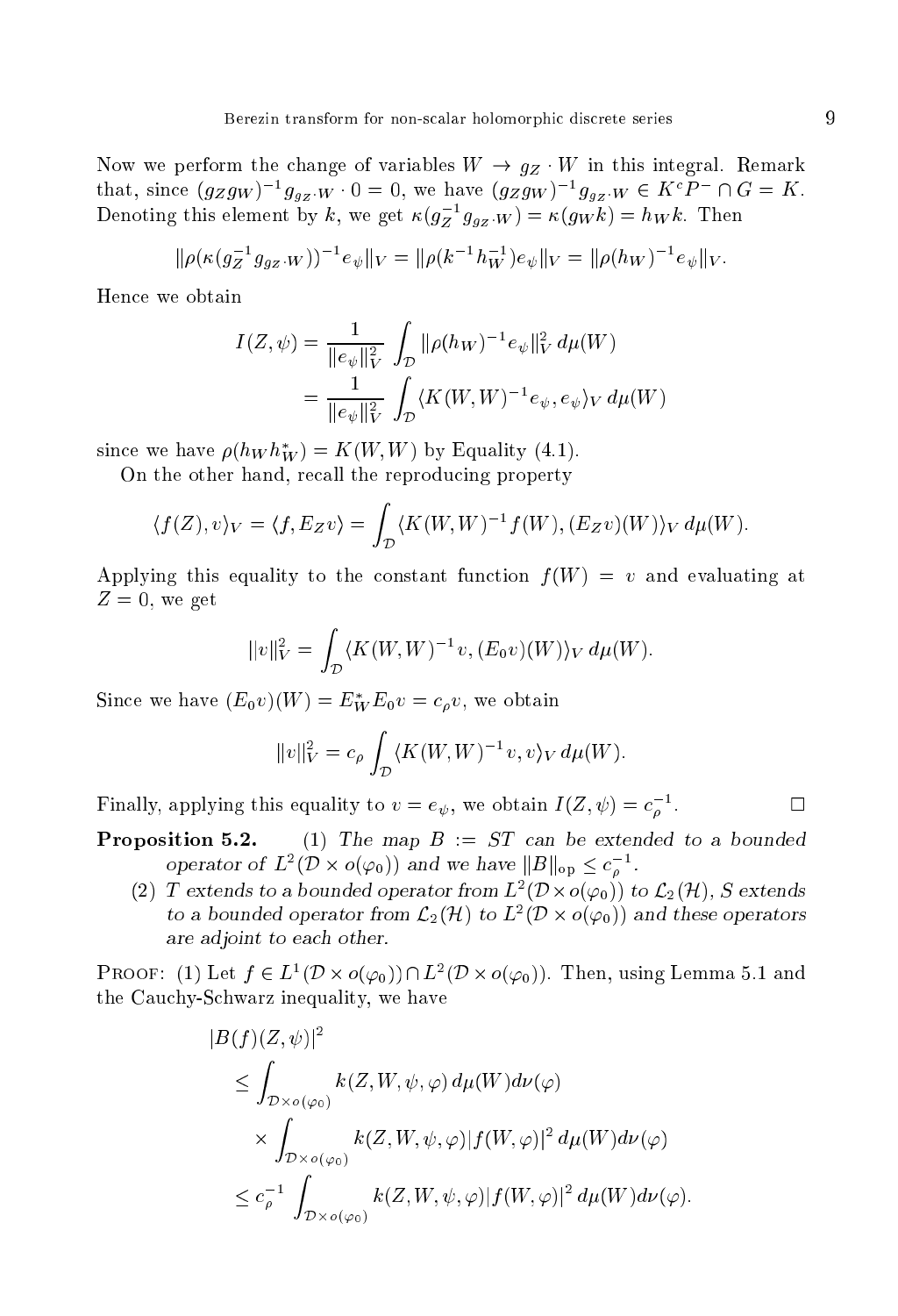Integrating this inequality and using Lemma 5.1 again, we then obtain

$$
\int_{\mathcal{D}\times o(\varphi_0)} |B(f)(Z,\psi)|^2 d\mu(Z) d\nu(\psi)
$$
\n
$$
\leq c_{\rho}^{-1} \int_{\mathcal{D}\times o(\varphi_0)} k(Z,W,\psi,\varphi) |f(W,\varphi)|^2 d\mu(Z) d\mu(W) d\nu(\varphi) d\nu(\psi)
$$
\n
$$
\leq c_{\rho}^{-2} \int_{\mathcal{D}\times o(\varphi_0)} |f(W,\varphi)|^2 d\mu(W) d\nu(\varphi).
$$

Therefore, the result follows.

(2) Let  $f \in L^1(\mathcal{D} \times o(\varphi_0)) \cap L^2(\mathcal{D} \times o(\varphi_0))$ . By applying (5) of Proposition 4.2 to  $A = T(f)$  and using (1), we get

$$
||T(f)||_2^2 \le \langle ST(f), f \rangle \le ||f||_2 ||ST(f)||_2 \le c_\rho^{-1} ||f||_2^2.
$$

I his implies that T extends to an operator (also denoted by T) from  $L^2(D \times o(\varphi_0))$ to  ${\cal L}_2({\cal H})$  . Let  $I^-: {\cal L}_2({\cal H})\to L^2({\cal U}\times o(\varphi_0))$  be the adjoint of  $I$  . Recall that we have

$$
\langle S(A), f \rangle = \langle A, T(f) \rangle_2 = \langle T^*(A), f \rangle
$$

for each  $A \in L_2(H)$  and each  $f \in L^1(D \times o(\varphi_0))$  if  $L^2(D \times o(\varphi_0))$ . This shows that S extends to the operator  $T : L_2(H) \to L^2(D \times o(\varphi_0))$ .

Now we establish that  $B$  is  $G$ -covariant. We denote by  $\tau$  the left-regular representation of G on  $L^2(\nu \times o(\varphi_0))$  defined by  $(\tau(g)(f))(\varphi,\varphi) = f(g^{-1} \cdot (\varphi,\varphi)).$ Then  $\tau$  is unitary. We have the following proposition.

**Proposition 5.3.** For each  $f \in L^2(D \times o(\varphi_0))$  and each  $g \in G$ , we have  $B(\tau(g)f) = \tau(g)(B(f)).$ 

PROOF: By (4) of Proposition 3.2, we have  $\tau(g)S(A) = S(\pi(g)A\pi(g)^{-1})$  for each  $A \in \mathcal{L}_2(\mathcal{H})$  and  $g \in G$ . Since  $\tau$  is unitary, the corresponding property for  $T = S^*$ is  $S^{\pi}(\tau(g) f) = \pi(g) S^{\pi}(f) \pi(g)$  for each  $f \in L^2(D \times o(\varphi_0))$  and  $g \in G$ . This gives

$$
SS^*(\tau(g)f) = S(\pi(g)S^*(f)\pi(g)^{-1}) = \tau(g)SS^*(f)
$$

for each  $f \in L^2(D \times o(\varphi_0)),$  hence the result.

# 6. Extension of the Berezin transform to symbols of differential operators

e some additional notation as in the source of the source  $\Gamma$  ,  $\Gamma$  ,  $\Gamma$  ,  $\Gamma$  ,  $\Gamma$  ,  $\Gamma$  ,  $\Gamma$  ,  $\Gamma$  ,  $\Gamma$  ,  $\Gamma$  ,  $\Gamma$  ,  $\Gamma$  ,  $\Gamma$  ,  $\Gamma$  ,  $\Gamma$  ,  $\Gamma$  ,  $\Gamma$  ,  $\Gamma$  ,  $\Gamma$  ,  $\Gamma$  ,  $\Gamma$  ,  $\Gamma$  ,  $\Gamma$  ,  $\$ be a basis for  $p^+$  as in [21, Chapter VIII, Corollary 7.6.]. In particular, we have  $\mathfrak{g}_{\alpha} = \mathfrak{C}E_{\alpha}$  and  $[E_{\alpha}, E_{-\alpha}] = \frac{1}{\alpha(H_{\alpha})} H_{\alpha}$  for each  $\alpha \in \Delta_n^{\perp}$ . Let  $\alpha_1, \alpha_2, \ldots, \alpha_n$  be an enumeration of  $\Delta_n^+$ . Let  $Z = \sum_{k=1}^n z_k E_{\alpha_k}$  be the decomposition of  $Z \in \mathfrak{p}^+$  in the basis  $(E_{\alpha_k})$ . If f is a holomorphic function on D, then we denote by  $\partial_k f$ the partial derivative of f with respect to  $z_k$ . We say that a function  $f(Z)$  on  $D$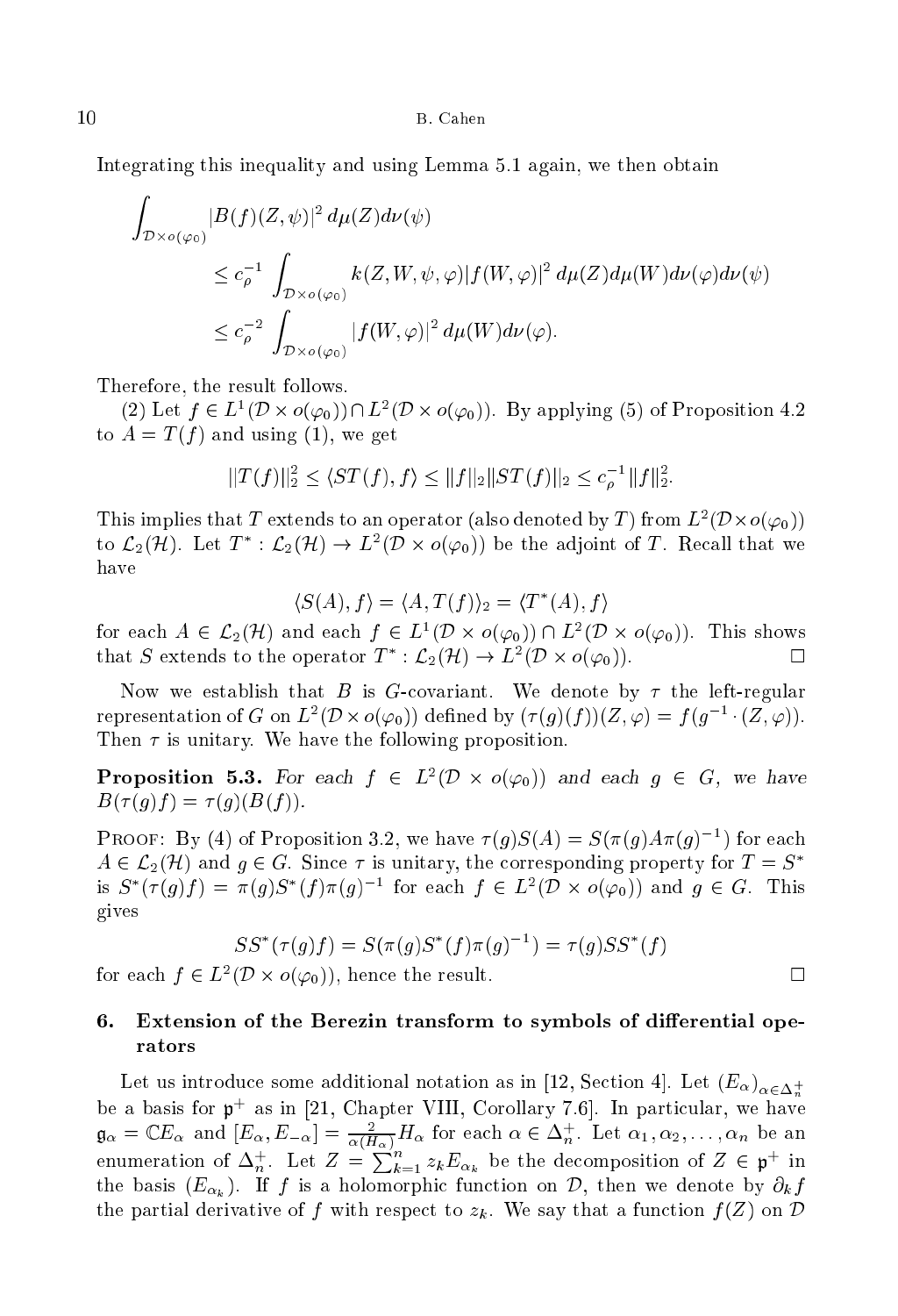is a polynomial of degree q in the variable Z if  $f(\sum_{k=1}^n z_k E_{\alpha_k})$  is a polynomial of degree q in the variables  $z_1, z_2, \ldots, z_n$ . For  $Z, W \in \mathcal{D}$ , we set  $l_Z(W) :=$  $\log \eta$  (exp  $\omega$  exp  $w$  )  $\in \mathfrak{p}$ .

Moreover, if  $L$  is a Lie group and  $X$  is an element of the Lie algebra of  $L$  then we denote by  $\Lambda^+$  the right invariant vector neld on  $L$  generated by  $\Lambda$ , that is,  $\Lambda^+(h) = \frac{1}{dt} (\exp t \Lambda) h|_{t=0}$  for  $h \in L$ .

We rst re
all some useful results, in parti
ular an expli
it expression for the derived representation  $a\pi$ . Let  $p_{\mathfrak{b}^+}$ ,  $p_{\mathfrak{k}^c}$  and  $p_{\mathfrak{b}^-}$  be the projections of  $\mathfrak{g}^-$  onto  $\mathfrak p$  ,  $\mathfrak t$  and  $\mathfrak p$  associated with the direct decomposition  $\mathfrak g^* = \mathfrak p^* \oplus \mathfrak t^* \oplus \mathfrak p$  . By differentiating the multiplication map from  $P^+ \times K^- \times P^-$  onto  $P^+ K^+ P^-$ , we an easily prove the following result.

**Lemma 6.1** ([10]). Let  $A \in \mathfrak{g}^*$  and  $g = z \kappa y$  where  $z \in P^*$ ,  $\kappa \in \mathbb{A}^*$  and  $y \in P^-$ .

(1)  $a\zeta_q(\Lambda_-(y)) \equiv (A\mathbf{q}(z))p_{\mathbf{p}+}(\Lambda\mathbf{q}(z)^{-1}\Lambda_+)(z).$  $(Z)$   $d\mathcal{K}_q(\Lambda^+(q)) = (p_{\mathfrak{k}^c}(\text{A}u(z^{-}))\Lambda^+(k)).$ (3)  $a\eta_a(\Lambda \mid (g)) = (A\mathbf{u}(k))\mathbf{p}_b - (A\mathbf{u}(z))\Lambda$  (y).

From this result, we immediately dedu
e the following proposition (see [26, Proposition XII.2.1 and also  $[10]$ .

**Proposition 6.2.** For  $A \in \mathfrak{g}^*$  and  $f \in \mathcal{H}$ , we have

$$
d\pi(X)f(Z) = d\rho(p_{\mathfrak{k}^c}(\operatorname{Ad}((\exp Z)^{-1})X)) f(Z) - (df)_Z (p_{\mathfrak{p}^+}(e^{-\operatorname{ad} Z} X))
$$

ular, we have the contract of the contract of the contract of the contract of the contract of the contract of

- (1) if  $\Lambda \in \mathfrak{p}$  then  $a\pi(\Lambda)f(Z) = -(af)Z(\Lambda);$
- $\alpha(z)$  if  $\Lambda \in \mathfrak{t}$  then  $a\pi(\Lambda)$   $f(\Sigma) = ap(\Lambda)$   $f(\Sigma) + (af)g(\Sigma, \Lambda)$ ;

(3) If  $\Lambda \in \mathfrak{p}$  then  $a\pi(\Lambda) f(Z) = -a\rho(|Z, \Lambda|) f(Z) - \frac{1}{2} (q f) Z(|Z, |Z, \Lambda|)$ .

Now, we study the form of the Berezin symbols of the operators  $d\pi(X_1X_2)$  $\{X_a\}$  for  $X_1, X_2, \ldots, X_a \in \mathfrak{g}^+$  . The following lemma is the generalization of [12], Lemma 4.1 and Lemma 4.2.

**Lemma 6.3.** (1) For each  $\mathbb{Z}$ ,  $W \in \mathcal{D}$ ,  $W \in \mathfrak{p}$  and  $v \in V$ , we have

$$
\frac{d}{dt} (E_Z v)(W + tW')\big|_{t=0} = -c_\rho d\rho([l_Z(W), W'])\rho(\kappa(\exp Z^* \exp W))^{-1}v.
$$

(2) For  $\Delta$ ,  $W \in D$  and  $W \in \mathfrak{p}$ , we have

$$
\frac{d}{dt}l_Z(W + tW')\big|_{t=0} = \frac{1}{2}[l_Z(W), [l_Z(W), W']].
$$

- (3) The function  $(\partial_{k_1}\partial_{k_2}\cdots\partial_{k_n}E_Z v)(W)$  is of the form  $Q(l_Z(W))(E_Z v)(W)$ where  $\alpha$  is a polynomial of degree  $\alpha$  with values in  $\alpha$  and  $\alpha$
- (4) For each  $\Lambda_1, \Lambda_2, \ldots, \Lambda_q \in \mathfrak{g}$ , the operator  $a\pi(\Lambda_1\Lambda_2 \cdots \Lambda_q)$  is a sum of terms of the form <sup>P</sup> (Z)k1 k2 kr where <sup>r</sup> <sup>q</sup> and <sup>P</sup> is <sup>a</sup> polynomial of degree 2q with values in End(V ).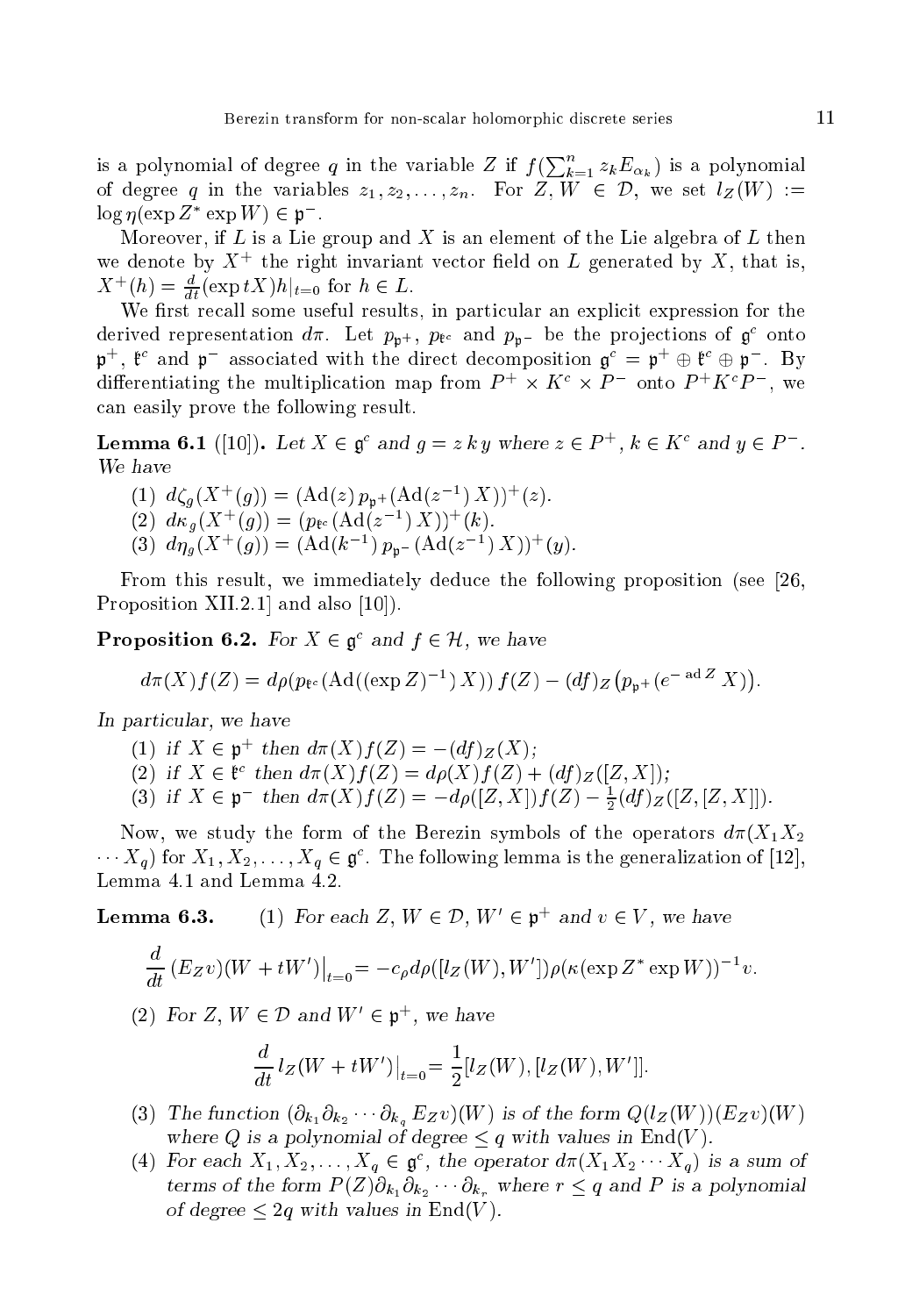(5) For each  $A_1, A_2, \ldots, A_q \in \mathfrak{g}^*$ , the pre-symbol  $\mathfrak{O}_0(u\pi(A_1A_2 \cdots A_q))$  is a sum of terms of the form  $p(n_Z) - P(Z) \cup (i_Z(Z)) p(n_Z)$  where P is a polynomial of degree 2q with values in End(V ) and Q is <sup>a</sup> polynomial of degree q with values in End(V ).

Proof: The proof, based on Lemma 6.1 and Proposition 6.2, is similar to that of [12, Lemma 4.1]. Note that (5) is an immediate consequence of (4).  $\Box$ 

In the following lemma, we give some expressions for  $\|\rho(n_Z)\|_{\text{op}}$  and  $\|\rho(n_Z)\|_{\text{op}}$ which will be needed in the proof of Proposition 6.5. Recall that we have denoted by A the highest weight of  $\rho$  relative to  $\Delta_c$ . We also denote the lowest weight of p by  $\lambda_{lw}$  (see [30, p. 326]). Moreover, let  $\gamma_1, \gamma_2, \ldots, \gamma_r$  be a subset of  $\Delta_n$  consisting of strongly orthogonal roots (see for instance  $[21, p. 385]$ ). We also set Hs <sup>=</sup> [E
s ; E
s ℄ for <sup>s</sup> <sup>=</sup> 1; 2; : : : ; r.

**Lemma 6.4.** Let  $Z = \text{Ad}(k)(\sum_{s=1}^{r} t_s E_{\gamma_s})$  where  $k \in K$  and  $1 \geq t_1 \geq t_2 \geq$  $\ldots \ge t_r \ge 0$ . Then we have  $\|\rho(h_Z)\|_{op}^2 = \prod_{s=1}^r (1-t_s^2)^{\lambda_{lw}(H_s)}$  and  $\|\rho(h_Z)^{-1}\|_{op}^2 =$  $\prod_{s=1}^r (1-t_s^2)^{-\lambda(H_s)}$ .

Proof: If  $Z = \mathrm{Ad}(k) (\sum_{s=1}^r t_s E_{\gamma_s})$  where  $1 \geq t_1 \geq t_2 \geq \ldots \geq t_r \geq 0$  then we have  $\kappa(\exp Z^* \exp Z) = k \exp(-\sum_{s=1}^r \log(1-t_s^2)H_s)k^{-1}$ , see for instance [31, p. 3] or  $[17, p. 231]$ . Hence the eigenvalues of

$$
\rho(h_Z^*)^{-1} \rho(h_Z)^{-1} = \rho(\kappa(\exp Z^* \exp Z)) = \exp(-\sum_{s=1}^r \log(1 - t_s^2) d\rho(H_s))
$$

are the  $\exp(-\sum_{s=1}^r \log(1-t_s^2)\mu(H_s))$  for  $\mu$  weight of  $\rho$ . Now, since

$$
\log \frac{1}{1 - t_1^2} \ge \log \frac{1}{1 - t_2^2} \ge \cdots \log \frac{1}{1 - t_r^2}
$$

we have

$$
\mu\left(\sum_{s=1}^r \log \frac{1}{1-t_s^2} H_s\right) \le \lambda \left(\sum_{s=1}^r \log \frac{1}{1-t_s^2} H_s\right)
$$

for each weight  $\mu$  of  $\rho$ , [22, p. 16]. This implies that

$$
\|\rho(h_Z)^{-1}\|_{op}^2 = \exp\left(\sum_{s=1}^r \log \frac{1}{1-t_s^2} \lambda(H_s)\right).
$$

The second equality is proved similarly.

Now we are in position to establish the main result of this section.

**Proposition 6.5.** Let  $\lambda_0 := a \chi_0|_{\mathfrak{h}^c}$  and let  $q_\rho := \min_{1 \leq s \leq r} \left(-\frac{1}{2} \lambda - \lambda_0 + \frac{1}{2} \lambda_{lw}\right) (H_s)$ .  $\mu$   $q \leq q_{\rho}$  then for each  $\lambda_1, \lambda_2, \ldots, \lambda_q \in \mathfrak{g}^{\ast}$ , the berezin transform of  $\mathfrak{z}(a\pi) \lambda_1 \lambda_2$  $\mathbf{u}$  is well-defined.

 $\Box$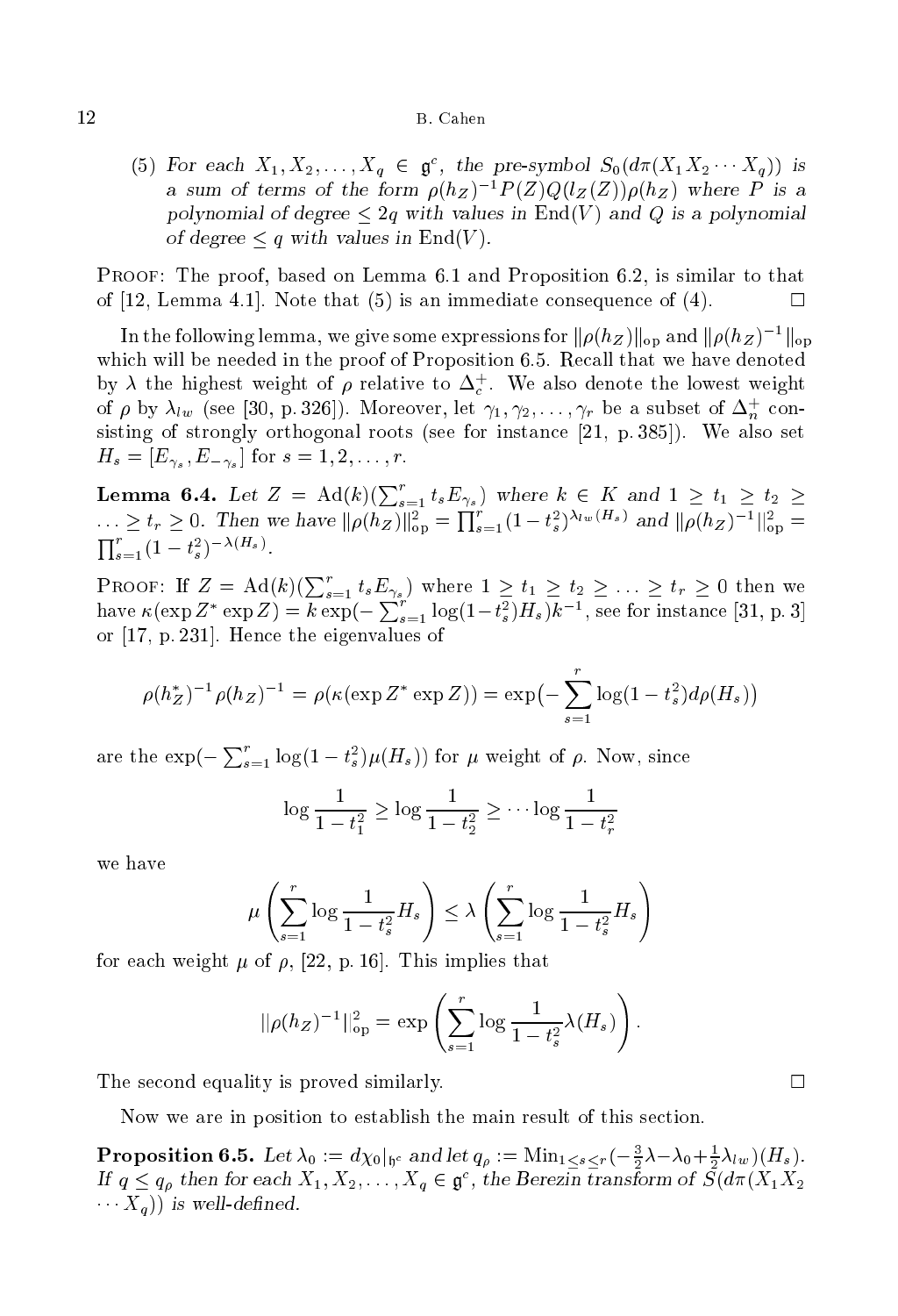PROOF: Let  $(Z, \psi) \in D \times o(\varphi_0)$ . Fix  $g \in G$  such that  $g \cdot (0, \varphi_0) = (Z, \psi)$ . Then, by using Proposition 5.3, we see that

$$
B(f)(Z, \psi) = \int_{\mathcal{D} \times o(\varphi_0)} k(0, W, \varphi_0, \varphi) f(g \cdot (W, \varphi)) \chi_0(\kappa(\exp W^* \exp W))
$$
  

$$
d\mu_L(W) d\nu(\varphi).
$$

In particular, if  $f = S(d\pi(X_1X_2 \cdots X_q))$  then by (4) of Proposition 3.2 we have

$$
f(g \cdot (W, \varphi)) = S(\pi(g)^{-1} d\pi (X_1 X_2 \cdots X_q) \pi(g))(W, \varphi) = S(d\pi (Y_1 Y_2 \cdots Y_q))(W, \varphi)
$$

where  $Y_k = \text{A} \mathfrak{a}(g^{-1}) \Lambda_k$  for  $\kappa = 1, 2, \ldots, q$ .

Now assume that  $q \leq q_{\rho}$ . In order to show that  $B(f)(Z, \psi)$  is well-defined, we will prove that the integrand

$$
J(W, \varphi) := k(0, W, \varphi_0, \varphi) S(d\pi(Y_1 Y_2 \cdots Y_q))(W, \varphi) \chi_0(\kappa(\exp W^* \exp W))
$$

is bounded hence integrable for the measure  $d\mu_L(W) d\nu(\varphi)$  on  $D\times o(\varphi_0).$  We begin by the following observations.

(1) We have

$$
k(0, W, \varphi_0, \varphi) = \frac{|\langle \rho(h_W^{-1}) e_{\varphi_0}, e_{\varphi} \rangle_V|^2}{\|e_{\varphi_0}\|_V^2 \|e_{\varphi}\|_V^2} \le \|\rho(h_W^{-1})\|_V^2
$$

for each  $W \in \mathcal{D}$  and  $\varphi \in o(\varphi_0)$ .

(2) Re
all that

$$
S_0(d\pi(Y_1Y_2\cdots Y_q))(W) = \sum_{i=1}^l \rho(h_W)^{-1} P_i(W) Q_i(l_W(W)) \rho(h_W)
$$

where the Pi are polynomials of degree  $\mathbb{Z}_q$  with values in End(V ) and the  $\mathbb{Q}/p$ are polynomials of degree  $\leq q$  with values in End(V) for  $i = 1, 2, \ldots, l$ . Then we have

$$
|S(d\pi(Y_1Y_2\cdots Y_q))(W,\varphi)| \leq ||S_0(d\pi(Y_1Y_2\cdots Y_q))(W)||_{\text{op}}
$$
  

$$
\leq C ||\rho(h_W)^{-1}||_{\text{op}} ||\rho(h_W)||_{\text{op}} \sum_{i=1}^l ||Q_i(l_W(W))||_{\text{op}}
$$

where  $C$  is a constant (independent of  $W$ ).

(3) For each  $W \in \mathcal{D}$ , we can write  $W = \text{Ad}(k)(\sum_{s=1}^r t_s E_{\gamma_s})$  where  $k \in K$  and  $1 \ge t_1 \ge t_2 \ge \ldots \ge t_r \ge 0$  as in Lemma 6.4, see [22, p. 16] and [25, Theorem 3]. Then we have

$$
\chi_0\big(\kappa(\exp W^* \exp W)\big) = \exp\left(\sum_{s=1}^r \log \frac{1}{1-t_s^2} \lambda_0(H_s)\right)
$$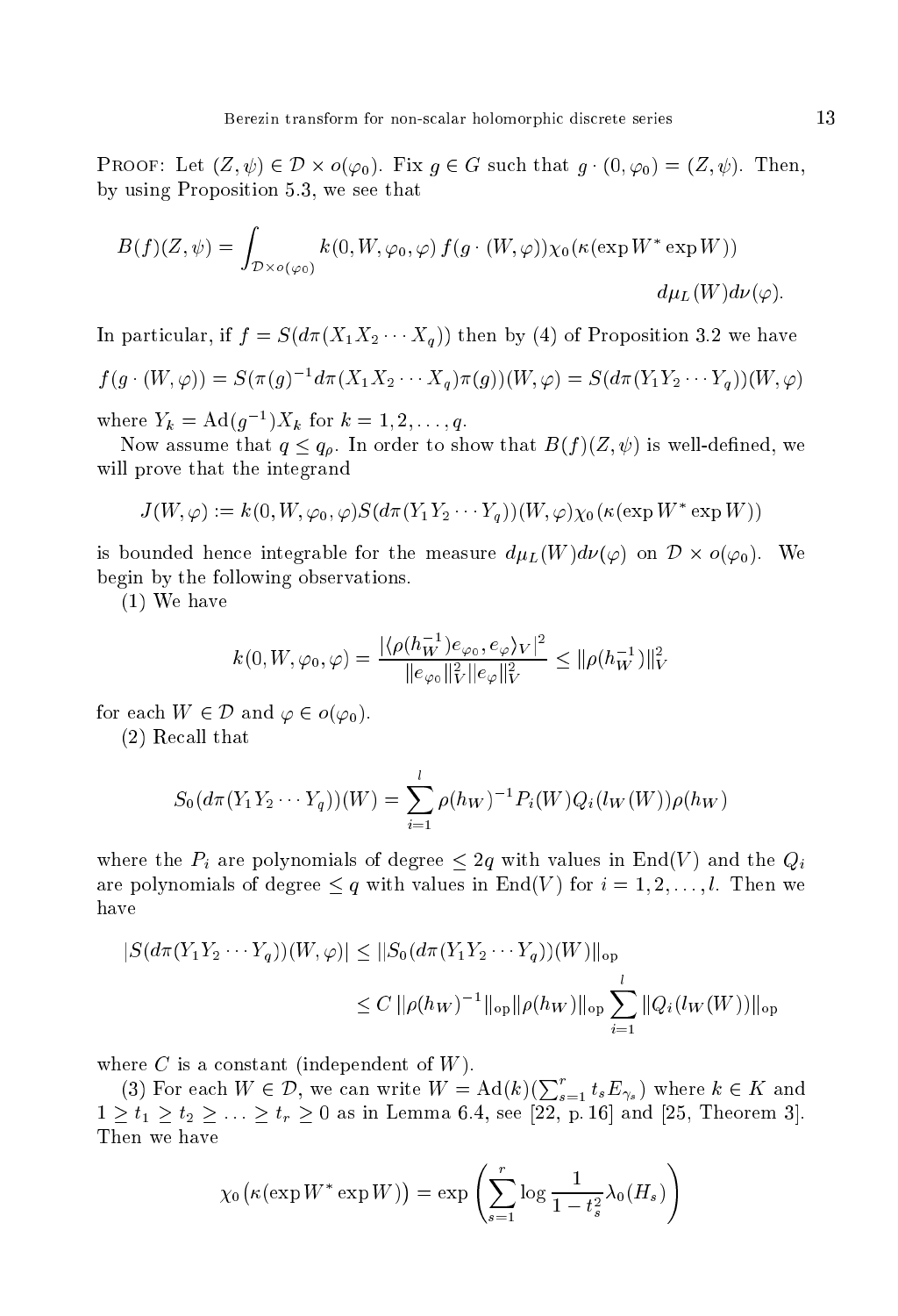and

$$
\log \eta(\exp W^* \exp W) = \mathrm{Ad}(k) \left( -\sum_{s=1}^r \frac{t_s}{1-t_s^2} E_{-\gamma_s} \right),
$$

see for instance  $[17, p. 231]$ .

Using these observations and Lemma 6.4, we obtain

$$
|J(W,\varphi)| \le C \|\rho(h_W)^{-1}\|_{\text{op}}^3 \|\rho(h_W)\|_{\text{op}} \chi_0(\kappa(\exp W^* \exp W)) \sum_{i=1}^l \|Q_i(l_W(W))\|_{\text{op}}
$$
  

$$
\le C' \prod_{i=1}^l (1-t_s^2)^{q_\rho-q}
$$

where C<sub>0</sub> is a constant. Hence the result follows.

**Example.** In order to illustrate the previous proposition, we consider the case  $G = SU(2,1)$  and  $K = SU(2) \times U(1) \simeq U(2)$ . Then we have  $\mathfrak{g}^{\circ} = sl(3, \mathbb{C})$ and  $\mathfrak{g}^*$  is the abelian subalgebra of  $\mathfrak{g}^*$  consisting of the matrices  $\mathrm{Diag}(a_1,a_2,a_3)$ where  $a_i \in \mathbb{C}$  for  $i = 1, 2, 3$  and  $a_1 + a_2 + a_3 = 0$ . The set of roots of  $\mathfrak{g}^-$  on  $\mathfrak{g}^-$  is  $\{\lambda_i - \lambda_j : 1 \leq i \neq j \leq \mathfrak{z}\}\$  where  $\lambda_i(\Lambda) = a_i$  for  $\Lambda \in \mathfrak{h}^*$  as above. We take the set of positive roots to be  $\lambda_1 - \lambda_2$  (compact root),  $\lambda_1 - \lambda_3$  and  $\lambda_2 - \lambda_3$  (non-compact roots). Hence the system of strongly orthogonal roots reduces to  $\gamma = \lambda_1 - \lambda_3$ .

Let  $H_1 = \text{Diag}(1, 1, -2)$  and  $H_2 = \text{Diag}(1, -1, 0)$  in i). Let  $\rho_m$  be the unitary irreducible representation of  $SU(2)$  of dimension  $m+1$ . Here we consider  $SU(2)$  as a subgroup of  $K \simeq U(2)$ . The highest weight  $\lambda_m$  of  $\rho_m$  is defined by  $\lambda_m(H_2) = m$ . Let  $\infty$  be the group of diagonal matrices of the form Diag(e),  $e$  ,  $e$  is a punele  $\sigma \in \mathbb{R}$ . Let  $n \in \mathbb{Z}$  be such that  $m+n$  is even. Then  $\rho_{m,n}(uy) := u \cdot \rho_m(y)$  is a unitary irredu
ible representation of K and all the unitary irredu
ible representations of K are of this form [7, p. 87].

The figures weight is defining the material density  $\mathcal{L} = \{1, \ldots, n\}$  , and  $\mathcal{L} = \{1, \ldots, n\}$ over, we have  $\lambda_{lw}(H_1) = n$  and  $\lambda_{lw}(H_2) = -m$ . Also, note that  $\lambda_0(H_1) = 2$  and  $\lambda_0(H_2) = 0$  (see [26, p. 541]).

Then the condition of Proposition 2.1 is  $n + 2 < m < -n - 4$ . Furthermore, since we have  $[E_\gamma, E_{-\gamma}] = \frac{1}{\gamma(H_\gamma)} H_\gamma$  where  $H_\gamma = \text{Diag}(\frac{1}{6}, 0, -\frac{1}{6})$ , we easily obtain that  $q_{\rho} = -\frac{1}{2}n - m - 3.$ 

## 7. Stratonovi
h-Weyl orresponden
e

In this se
tion, we onstru
t a Stratonovi
h-Weyl orresponden
e asso
iated with  $\pi$  by using the method of [19], [11] and [12]. Recall that the notion of Stratonovich-Weyl correspondence was introduced in [28] as a natural generalization of the classical Weyl correspondence [1], [18]. Stratonovich-Weyl correspondences were systematically studied, especially by J.M. Gracia-Bondia, J.C. Vàrilly and their co-workers, see in particular  $[19]$ ,  $[15]$  and  $[20]$  (see also the work of J. Arazy and H. Upmeier on invariant symbolic calculi  $[2]$ ,  $[3]$ ).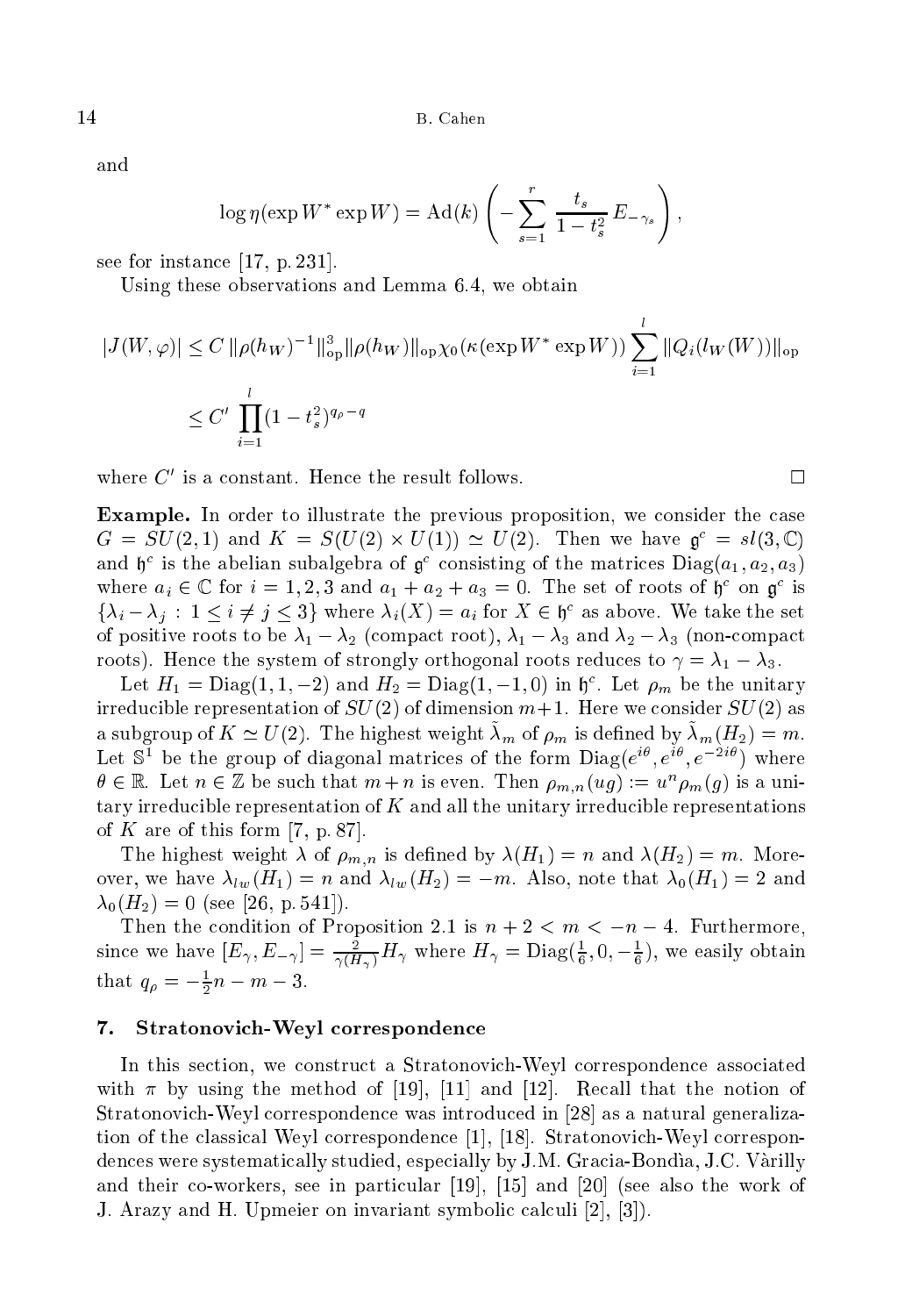**Definition 7.1.** Let  $G_0$  be a Lie group and  $\pi_0$  a unitary representation of  $G_0$ on a Hilbert space  $\mathcal{H}_0$ . Let M be a homogeneous  $G_0$ -space and let  $\mu_0$  be a (suitably normalized)  $G_0$ -invariant measure on M. Then a Stratonovich-Weyl correspondence for the triple  $(G_0, \pi_0, M)$  is an isomorphism W from a vector space of operators on  $\mathcal{H}_0$  to a space of functions on M satisfying the following properties:

- (1) the function  $W(A)$  is the complex-conjugate of  $W(A)$ ;
- (2) Covariance: we have W  $(\pi_0(g) A \pi_0(g))$   $(0, x) = W(A)(g)$  x;
- (3) Tra
iality: we have

$$
\int_M W(A)(x)W(B)(x) d\mu(x) = \text{Tr}(AB).
$$

The previous definition is adapted from  $[15, p. 906]$ . Note that here we have dropped the requirement that W maps the identity operator I of  $\mathcal{H}_0$  to the constant fun
tion 1 sin
e it is not adapted to the present situation where I is not Hilbert-S
hmidt. However, in general, this requirement should hold in some generalized sense, up to a suitable normalization of  $\mu$ , see [15].

The basic example is the case when  $G_0$  is the  $(2n+1)$ -dimensional Heisenberg group  $H_n$  which acts on  $\mathbb{R}^{++}$  by translations and  $\pi_0$  is the Schrodinger representation of  $H_n$  on  $L^-(\mathbb{R}^+)$ . In that case, the classical weyl correspondence gives a Stratonovich-Weyl correspondence for the triple  $(H_n, \pi_0, \mathbb{R}^{++})$  [18], [20].

When  $G_0$  is a compact semi-simple Lie group,  $\pi_0$  a unitary irreducible representation of  $G_0$  and M the coadjoint orbit of  $G_0$  which is associated with  $\pi_0$  by the Kostant-Kirillov method of orbits [24], a Stratonovich-Weyl correspondence for  $(G_0, \pi_0, M)$  was constructed in [19] and [11] by a taking the isometric part in the polar decomposition of the Berezin calculus on  $M$ . The same method also works for the holomorphi dis
rete series representations of s
alar type of a semi-simple Lie group, see  $[12]$ . Now, we will apply this method to construct a Stratonovich-Weyl correspondence associated with  $\pi$  as an application of the results of Se
tion 5.

We introduce the polar decomposition of  $S : L_2(H) \to L^2(D \times o(\varphi_0))$ . We have  $S = (SS)^{-\nu} W = B^{-\nu} W$  where  $W = B^{-\nu} S$  is a unitary operator from  $\mathcal{L}_2(\mathcal{H})$  onto  $L^2(\mathcal{D}\times o(\varphi_0)).$  Then we have the following proposition.

**Proposition 7.2.** (1) The map  $W : L_2(H) \to L^2(D \times o(\varphi_0))$  is a Stratonovich-Weyl correspondence for the triple  $(G, \pi, D \times o(\varphi_0))$ .

(2) The map VV from  $\mathcal{L}_2(\mathcal{H})$  to  $L^2(\mathcal{O}(\varphi_0), \mu_{\mathcal{O}(\varphi_0)})$  defined by  $\mathcal{V}(J) = \mathcal{W}(J)$  $\Psi$ ) is a Stratonovich-Weyl correspondence for the triple  $(G, \pi, \mathcal{O}(\varphi_0))$ .

**PROOF:** (1) Since W is unitary, we have just to verify that the properties  $(1)$ and (2) of Definition (.1 are satisfied. Since we have the properties  $S(A^{\dagger}) = S(A)$ and  $S$  (*f*) = ( $S$  *f*), we see that B hence B <sup>-7</sup> commute with complex conjugation. This gives Property (1). Finally, Property (2) is a onsequen
e of the covariance properties of  $S$ ,  $S$  and  $D$ , see (4) of Proposition 3.2 and Proposition 5.3.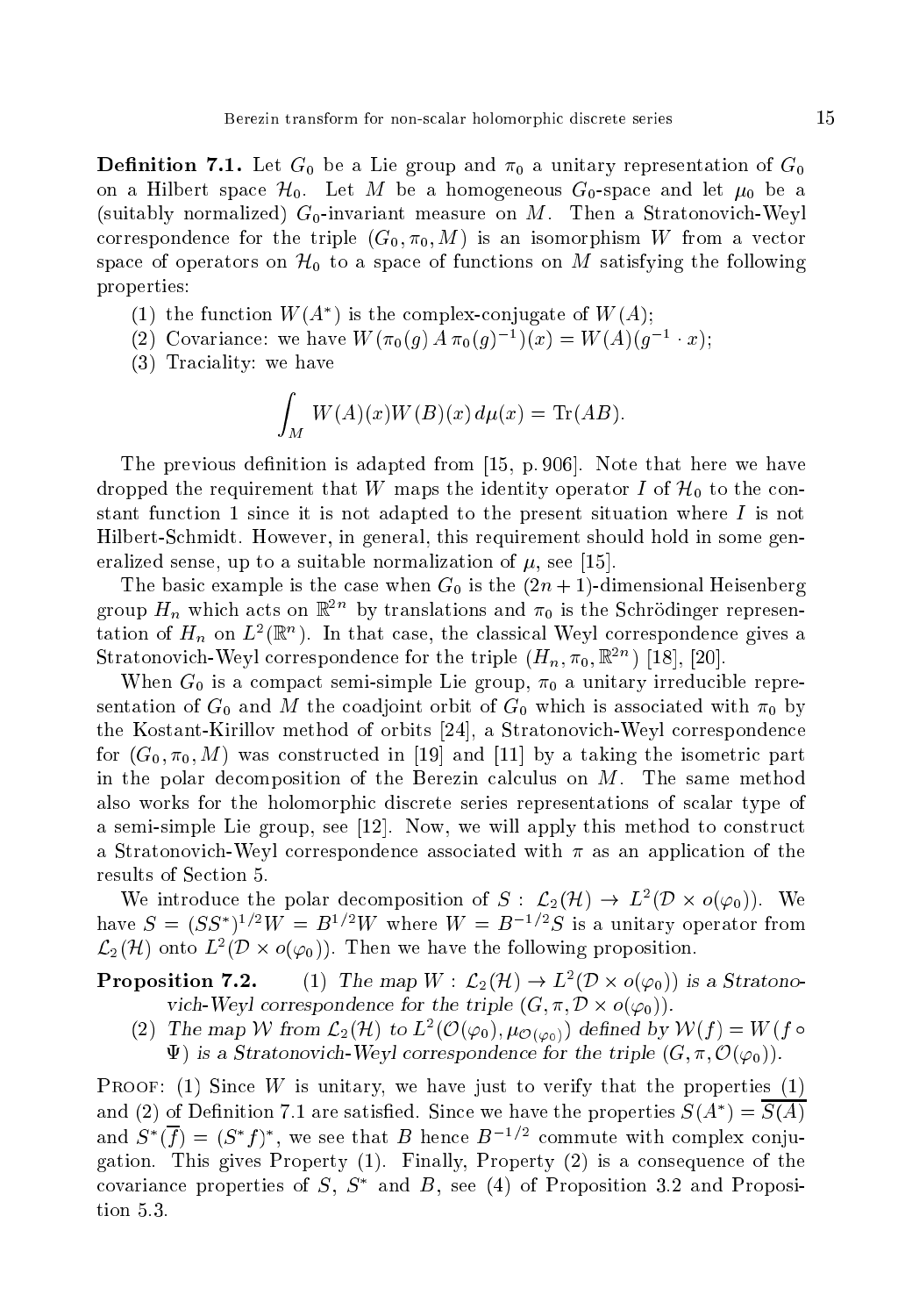(2) This is an immediate consequence of (1).  $\square$ 

#### **REFERENCES**

- [1] Ali S.T., Engliš M., *Quantization methods: a quide for physicists and analysts*, Rev. Math. Phys.  $17$  (2005), no. 4, 391-490.
- [2] Arazy J., Upmeier H., Weyl calculus for complex and real symmetric domains, Harmonic Analysis on Complex Homogeneous Domains and Lie Groups (Rome, 2001), Atti Accad. Naz. Lincei Cl. Sci. Fis. Mat. Natur. Rend. Lincei (9) Mat. Appl. 13 (2002), no. 3-4, 165-181.
- [3] Arazy J., Upmeier H., Invariant symbolic calculi and eigenvalues of invariant operators on symmeric domains, Function Spaces, Interpolation Theory and Related Topics (Lund, 2000), Walter de Gruyter, Berlin, 2002, pp. 151-211.
- [4] Arnal D., Cahen M., Gutt S., Representations of compact Lie groups and quantization by deformation, Acad. Roy. Belg. Bull. Cl. Sci. (5) 74 (1988), no. 4-5, 123-141.
- [5] Berezin F.A., *Quantization*, Math. USSR Izv. 8 (1974), no. 5, 1109-1165.
- [6] F. A. Berezin, Quantization in complex symmetric domains, Math. USSR Izv. 9 (1975), no. 2, 341-379.
- [7] Bröcker T., tom Dieck T., Representations of compact Lie groups, Graduate Texts in Mathemati
s, 98, Springer, New York, 1985.
- [8] Cahen B., Weyl quantization for semidirect products, Differential Geom. Appl. 25 (2007), 177{190.
- [9] Cahen B., Berezin quantization on generalized flaq manifolds, Math. Scand.  $105$  (2009), 66-84.
- [10] Cahen B., Berezin quantization for discrete series, Beiträge Algebra Geom. 51 (2010), 301-311.
- [11] B. Cahen, Stratonovich-Weyl correspondence for compact semisimple Lie groups, Rend. Circ. Mat. Palermo 59 (2010), 331-354.
- [12] Cahen B., Stratonovich-Weyl correspondence for discrete series representations, Arch. Math. (Brno) 47 (2011), 41-58.
- [13] Cahen B., Berezin quantization for holomorphic discrete series representations: the nonscalar case, Beiträge Algebra Geom., DOI 10.1007/s13366-011-0066-2.
- [14] Cahen M., Gutt S., Rawnsley J., Quantization on Kähler manifolds I. Geometric interpretation of Berezin quantization, J. Geom. Phys.  $7$  (1990), 45-62.
- [15] Cariñena J.F., Gracia-Bondìa J.M., Vàrilly J.C., Relativistic quantum kinematics in the *Moyal representation*, J. Phys. A  $23$  (1990), 901-933.
- [16] Davidson M., Olafsson G., Zhang G., Laplace and Segal-Bargmann transforms on Hermitian symmetric spaces and orthogonal polynomials, J. Funct. Anal.  $204$  (2003), 157-195.
- [17] De Oliveira M.P., Some formulas for the canonical kernel function, Geom. Dedicata 86  $(2001), 227 - 247.$
- [18] Folland B., *Harmonic Analysis in Phase Space*, Princeton University Press, Princeton, 1989.
- [19] Figueroa H., Gracia-Bondía J.M., Vàrilly J.C., Moyal quantization with compact symmetry groups and noncommutative analysis, J. Math. Phys. 31 (1990), 2664-2671.
- [20] Gracia-Bondia J.M., *Generalized Moyal quantization on homogeneous symplectic spaces*, Deformation Theory and Quantum Groups with Applications to Mathematical Physics (Amherst, MA, 1990), Contemp. Math., 134, American Mathematical Society, Providence, RI, 1992, pp. 93-114.
- [21] Helgason S., Differential Geometry, Lie Groups and Symmetric Spaces, Graduate Studies in Mathemati
s, 34, Ameri
an Mathemati
al So
iety, Providen
e, Rhode Island, 2001.
- [22] Herb R.A., Wolf J.A., Wave packets for the relative discrete series I. The holomorphic case, J. Funct. Anal. 73 (1987), 1-37.